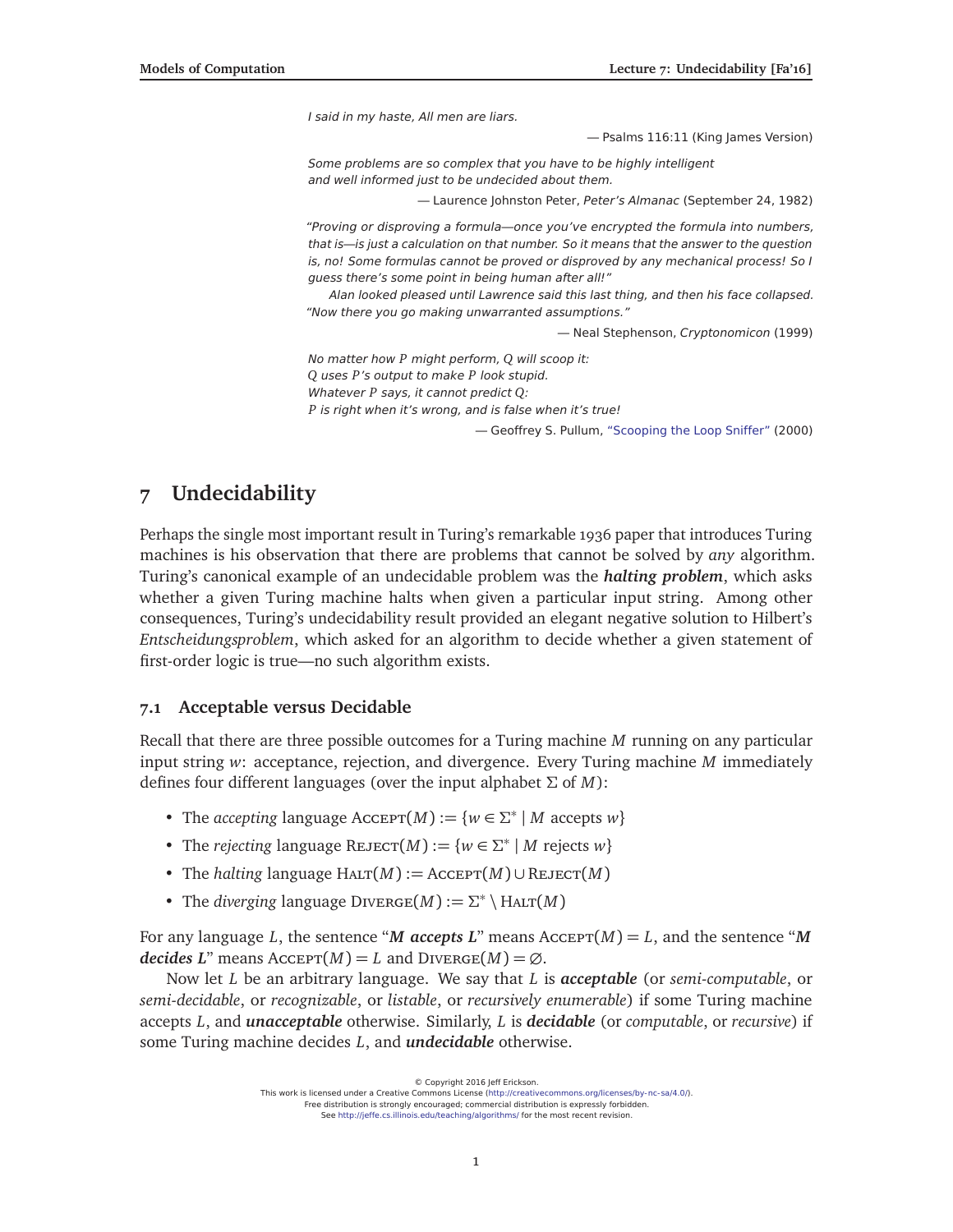#### **7.2 Lo, I Have Become Death, Stealer of Pie**

There is a subtlety in the definitions of "acceptable" and "decidable" that many beginners miss: A language can be decidable even if we can't exhibit a specific Turing machine decides it. As a canonical example, consider the language  $\Pi = \{w \mid \mathbf{1}^{|w|}$  appears in the binary expansion of  $\pi\}$ . Despite appearances, this language *is* decidable! There are only two cases to consider:

• Suppose there is an integer *N* such that the binary expansion of  $\pi$  contains the substring  $1^N$  but does not contain the substring  $1^{N+1}$ . Let  $M_N$  be the Turing machine with  $N+3$ states  $\{0, 1, \ldots, N\}$ , accept, reject}, start state 0, and the following transition function:

$$
\delta(q, a) = \begin{cases}\n\text{accept} & \text{if } a = \Box \\
\text{reject} & \text{if } a \neq \Box \text{ and } q = n \\
(q + 1, a, +1) & \text{otherwise}\n\end{cases}
$$

This machine correctly decides *Π*.

• Suppose the binary expansion of  $\pi$  contains arbitrarily long substrings of 1s. Then any Turing machine that accepts all inputs correctly decides *Π*.

We have no idea which of these machines correctly decides *Π*, but one of them does, and that's enough!

### **7.3 Useful Properties**

This subsection lists several simple but useful properties of (un)decidable and (un)acceptable languages. Almost all of these properties follow from routine definition-chasing; readers are strongly encouraged to try to prove each lemma themselves before reading ahead.

One might reasonably ask why we don't also define "rejectable" and "haltable" languages. The following lemma, whose proof is an easy exercise (hint, hint), implies that these sets are both identical to the acceptable languages.

**Lemma 1.** *Let M be an arbitrary Turing machine.*

- *(a) There is a Turing machine*  $M^R$  *such that*  $ACCEPT(M^R) = REJECT(M)$  *and*  $REJECT(M^R) =$ *Accept*(*M*)*.*
- *(b) There is a Turing machine*  $M^A$  *such that*  $ACCEPT(M^A) = AccEPT(M)$  *and*  $REJECT(M^A) = \emptyset$ *.*
- *(c) There is a Turing machine*  $M^H$  *such that*  $ACCEPT(M^H) = HALT(M)$  *and*  $REJECT(M^H) = \emptyset$ *.*

The decidable languages have several fairly obvious useful closure properties.

**Lemma 2.** If L and L' are decidable, then  $L \cup L'$ ,  $L \cap L'$ ,  $L \setminus L'$ , and  $L' \setminus L$  are also decidable.

**Proof:** Let *M* and *M'* be Turing machines that decide *L* and *L'*, respectively. We can build a Turing machine *M*<sup>∪</sup> that decides *L* ∪ *L* 0 as follows. First, *M*∪ copies its input string *w* onto a second tape. Then  $M_{\text{U}}$  runs M on input *w* (on the first tape), and then runs  $M'$  on input *w* (on the second tape). If either *M* or *M'* accepts, then  $M_{\cup}$  accepts; if both *M* and *M'* reject, then  $M_{\cup}$ rejects.

The other three languages are similar.

**Corollary 3.** *The following hold for all languages L and L* 0 *.* (a) If  $L \cap L'$  is undecidable and  $L'$  is decidable, then  $L$  is undecidable.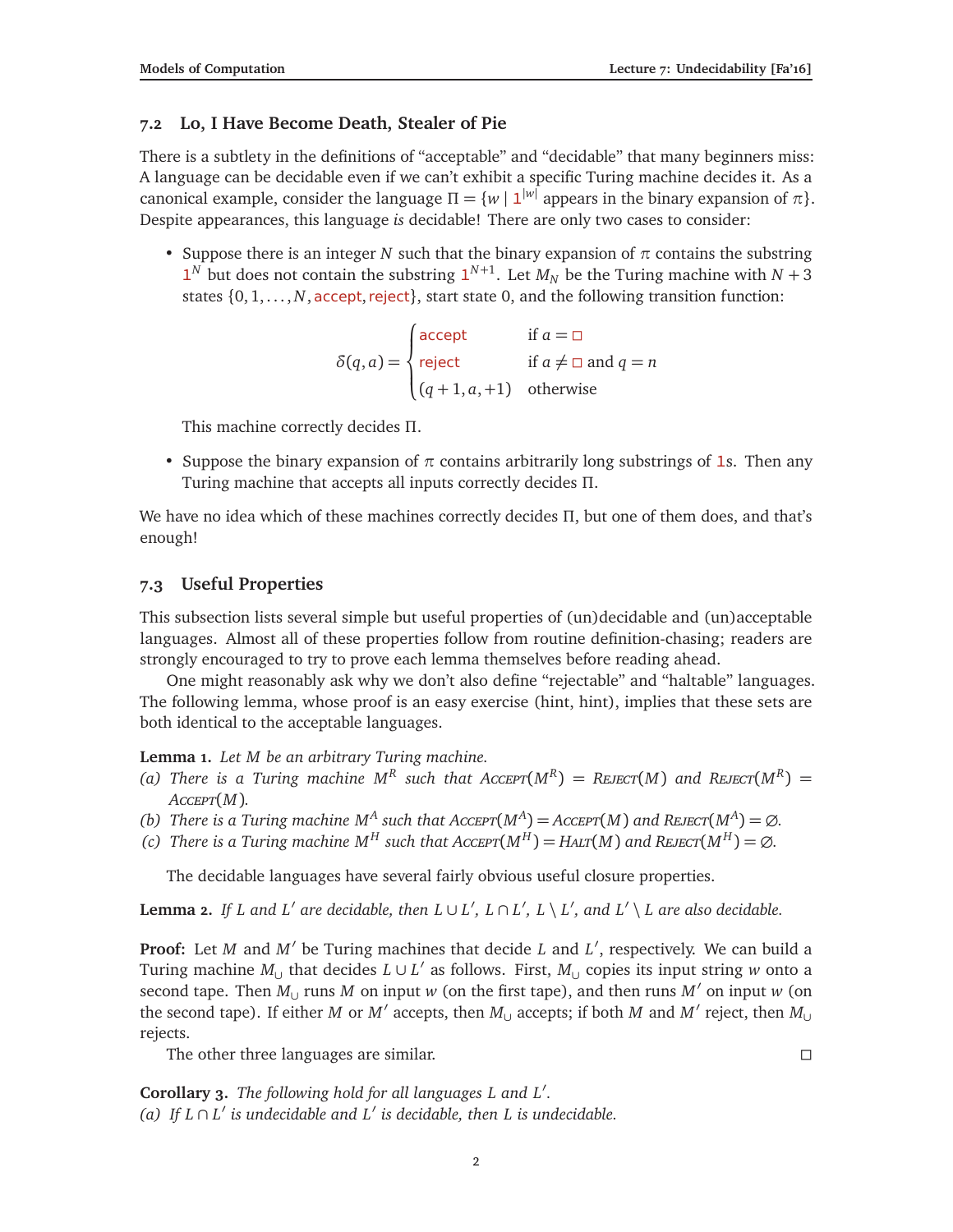- (b) If  $L \cup L'$  is undecidable and  $L'$  is decidable, then  $L$  is undecidable.
- *(c)* If  $L \setminus L'$  is undecidable and  $L'$  is decidable, then  $L$  is undecidable.
- (d) If  $L' \setminus L$  is undecidable and  $L'$  is decidable, then  $L$  is undecidable.

Unfortunately, acceptable languages are not quite as well-behaved as decidable languages, thanks to the subtle distinction between *rejecting* a string and *not accepting* a string.

**Lemma 4.** *For all acceptable languages L and L* 0 *, the languages L*∪*L* 0 *and L*∩*L* 0 *are also acceptable.*

**Proof:** Let *M* and *M'* be Turing machines that decide *L* and *L'*, respectively. We can build a Turing machine *M*<sup>∩</sup> that decides *L* ∩ *L* 0 as follows. First, *M*∩ copies its input string *w* onto a second tape. Then  $M_{\Omega}$  runs  $M$  on input  $w$  using the first tape, and then runs  $M'$  on input  $w$  using the second tape. If both *M* and *M'* accept, then *M*<sub>∩</sub> accepts; if either *M* or *M'* reject, then *M*<sub>∩</sub> rejects; if either *M* or *M'* diverge, then  $M_{\Omega}$  diverges (automatically).

The construction for  $L \cup L'$  is more subtle; instead of running *M* and *M'* in series, we must run them in parallel. Like *M*∩, the new machine *M*∪ starts by copying its input string *w* onto a second tape. But then  $M_{\cup}$  runs  $M$  and  $M'$  simultaneously; with each step of  $M_{\cup}$  simulating both one step of *M* on the first tape and one step of  $M'$  on the second. Ignoring the states and transitions needed for initialization, the state set of *M*∪ is the product of the state sets of *M* and  $M'$ , and the transition function is

$$
\delta_{\cup}(q, a, q', a') = \begin{cases}\n\text{accept}_{\cup} & \text{if } q = \text{accept or } q' = \text{accept}' \\
\text{reject}_{\cup} & \text{if } q = \text{reject} \text{ and } q' = \text{reject}' \\
(\delta(q, a), \delta'(q', a')) & \text{otherwise}\n\end{cases}
$$

Thus,  $M_{\cup}$  accepts as soon as either *M* or *M'* accepts, and rejects only after both *M* or *M'* reject.  $\square$ 

**Lemma 5.** *An acceptable language L is decidable if and only if Σ* ∗ \ *L is also acceptable.*

**Proof:** Let *M* and *M* be Turing machines that accept *L* and *Σ* ∗ \ *L*, respectively. Following the previous proof, we construct a new Turing machine *M*<sup>∗</sup> that copies its input onto a second tape, and then simulates *M* and *M'* in parallel on the two tapes. If *M* accepts, then *M*<sup>∗</sup> accepts; if  $\overline{M}$ accepts, then *M*<sup>∗</sup> rejects. Since every string is accepted by either *M* or *M*, we conclude that *M*<sup>∗</sup> decides *L*.

The other direction follows immediately from Lemma 1.

#### **7.4 Code is Data; Data is Code**

Perhaps the single most important observation in developing these undecidability results—and one of the most important observations in computer science more broadly—is that Turing machines can be encoded as strings. At one level, this observation is completely trivial: Any written description of a Turing machine is a string, and modern code *is* just a sequence of bytes, stored in a file like any other data. But this apparently trivial observation is actually incredibly powerful.

Most natural encodings of Turing machines have three important properties.

• **Unique:** Different Turing machines are encoded as different strings.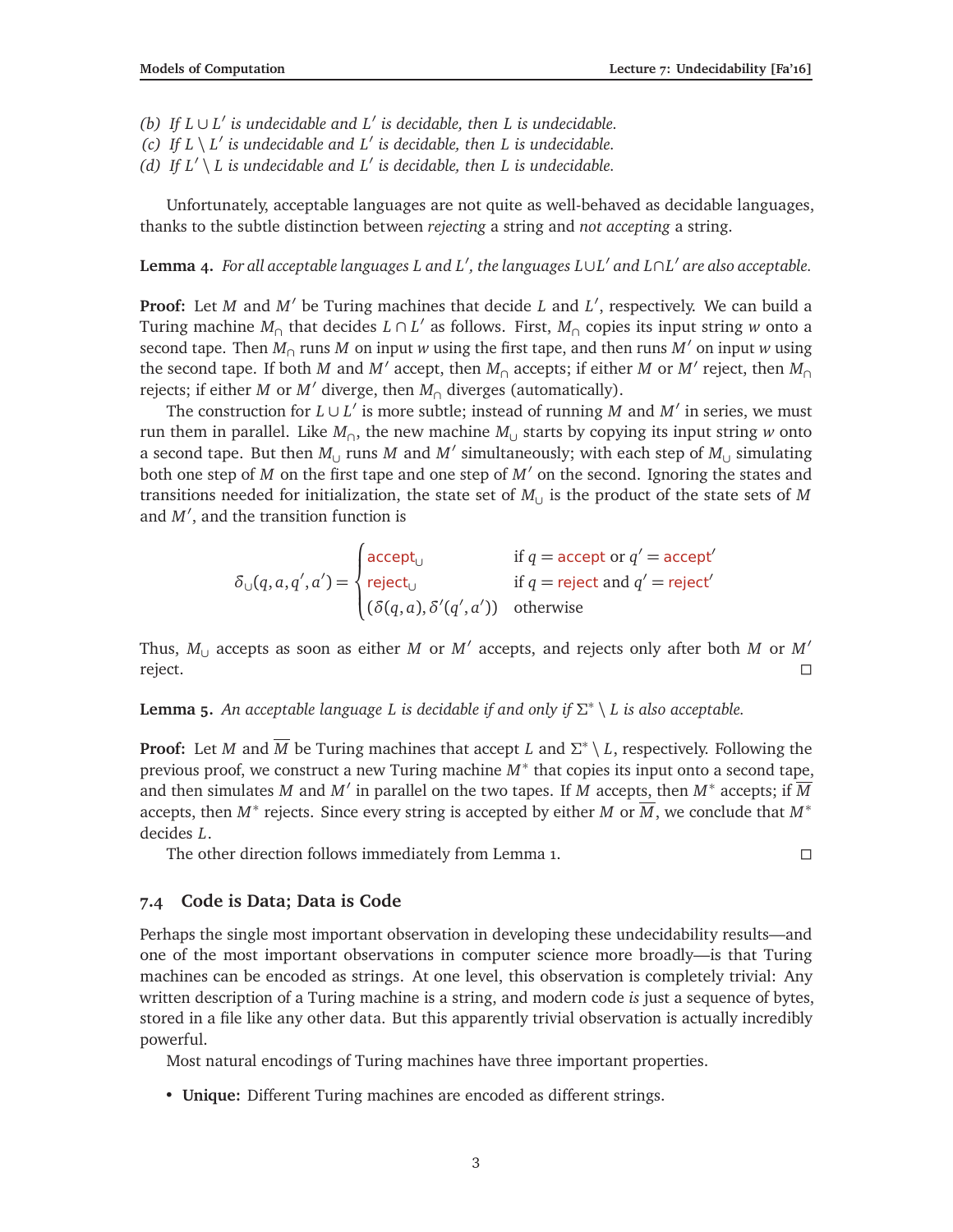- **Modifiable:** We can algorithmically modify any Turing machine *M*, given the encoding of *M* as input. For example, there are algorithms to swap the accept and reject states of any Turing machine, or to add new states and transitions representing pre- and post-processing phases, or to build a new machine that calls *M* as a subroutine, or to build a new machine that runs several copies of *M* in parallel.
- **Executable:** There is a fixed *universal* Turing machine *U* that can simulate the behavior of an arbitrary Turing machine *M*, given the encodings of *M* and *w* as input. For example, if we decided to encode Turing machines as Python programs, then *U* would be a Python interpreter.

The precise details of the encoding are unimportant, but for the sake of concreteness, let me describe a natural encoding of Turing machines as strings over the six-character alphabet {0,1,{,•,}}. Let *<sup>M</sup>* = (*<sup>Γ</sup>* , ,*Σ*,*Q*, start, accept, reject,*δ*) be an arbitrary Turing machine, with a single half-infinite tape and a single read-write head. (I will consistently indicate the states and tape symbols of *M* in slanted green to distinguish them from the upright red symbols in the encoding alphabet.)

• We encode each symbol  $a \in \Gamma$  as a unique string |*a*| of  $\lceil \lg(|\Gamma|) \rceil$  bits. For example, if  $\Gamma = \{0, 1, \xi, x, \Box\}$ , we might use the following encoding:

 $\langle 0 \rangle = 001,$   $\langle 1 \rangle = 010,$   $\langle \xi \rangle = 011,$   $\langle x \rangle = 100,$   $\langle \Box \rangle = 000.$ 

• Similarly, we encode each state  $q \in Q$  as a distinct string  $\langle q \rangle$  of  $\lceil \lg|Q| \rceil$  bits. Without loss of generality, we encode the start state with all 1s and the reject state with all 0s. For example, if *Q* = {start, seek1, seek0, reset, verify, accept, reject}, we might use the following encoding:

 $\langle start \rangle = 111$   $\langle seek1 \rangle = 010$   $\langle seek0 \rangle = 011$   $\langle reset \rangle = 100$  $\langle verify \rangle = 101$   $\langle accept \rangle = 110$   $\langle reject \rangle = 000$ 

• Finally, we encode the machine *M* itself as the string  $\langle M \rangle = \{ \langle reject \rangle \bullet \langle \Box \rangle \} \langle \delta \rangle$ , where  $\langle \delta \rangle$ is the concatenation of substrings  $\{ \langle p \rangle \bullet \langle a \rangle \bullet \langle q \rangle \bullet \langle b \rangle \bullet \langle \Delta \rangle \}$  encoding each transition  $\delta(p, a) = (q, b, \Delta)$  such that  $q \neq$  reject. We encode the actions  $\Delta = \pm 1$  by defining  $\langle -1 \rangle := 0$  and  $\langle +1 \rangle := 1$ . Conveniently, every transition string has exactly the same length. For example, with the symbol and state encodings described above, the transition  $\delta$ (*reset*, *\$*) = (*start*, *\$*, +1) would be encoded as the string

{100•011•001•011•1}.

Our first example Turing machine for recognizing  $\{0^n 1^n 0^n \mid n \ge 0\}$  would be represented by the following string (broken into multiple lines for readability):

```
{000 \cdot 000}{{001 \cdot 001 \cdot 001 \cdot 010 \cdot 011 \cdot 1}{001 \cdot 100 \cdot 101 \cdot 011 \cdot 1}{010 \cdot 001 \cdot 010 \cdot 001 \cdot 1}}
                   {010\cdot 100\cdot 010\cdot 100\cdot 1}{010\cdot 010\cdot 010\cdot 010\cdot 011\cdot 100\cdot 1}{011\cdot 010\cdot 011\cdot 010\cdot 1}{011\cdot 100\cdot 011\cdot 100\cdot 1}{011\cdot 001\cdot 100\cdot 100\cdot 1}{100\cdot 001\cdot 100\cdot 001\cdot 0}{100\cdot 010\cdot 100\cdot 010\cdot 0}{100\cdot 100\cdot 100\cdot 100\cdot 0}}{100\cdot 011\cdot 001\cdot 011\cdot 1}{101•100•101•011•1}{101•000•110•000•0}}
```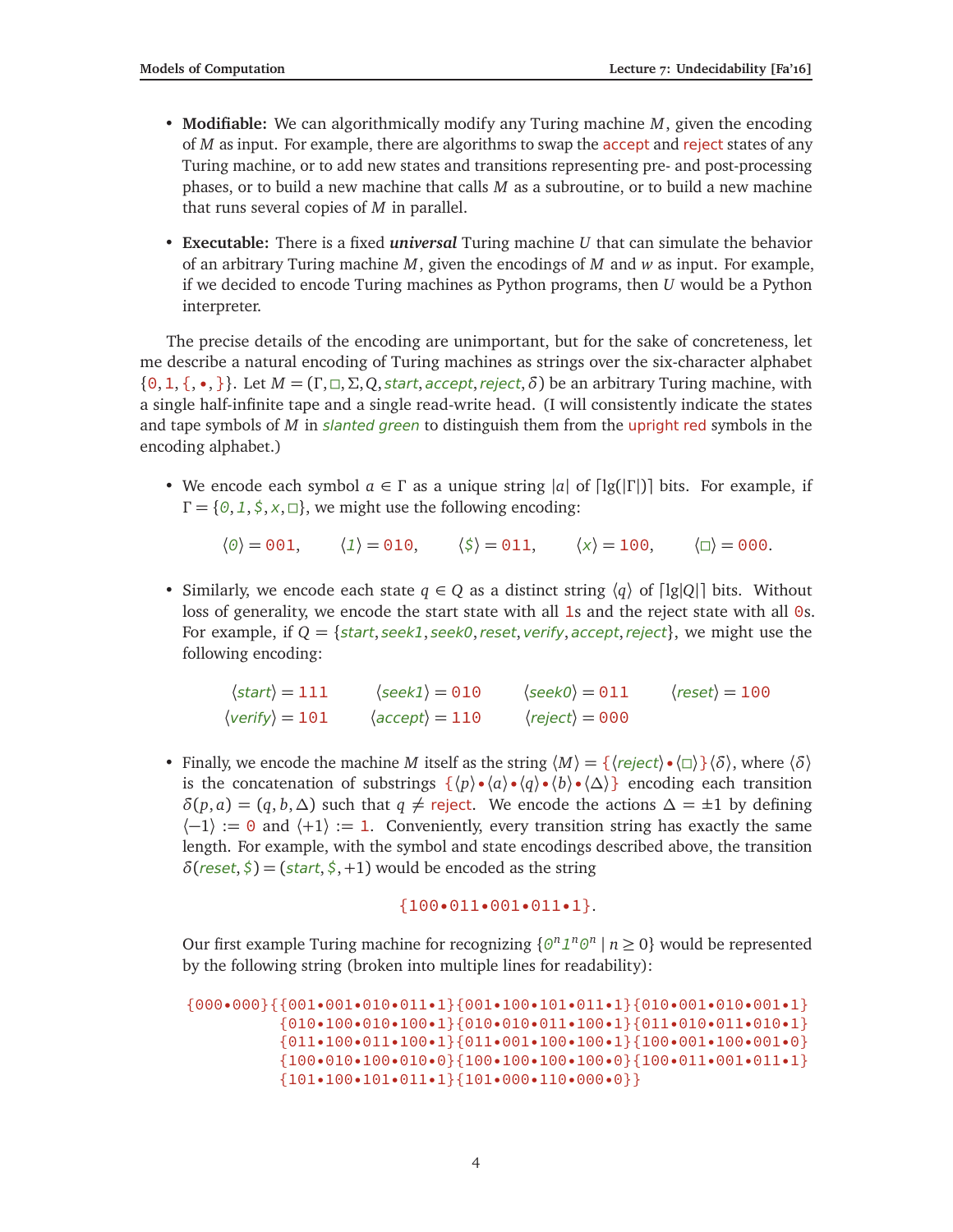Building a universal Turing machine *U* that uses this encoding is more a matter of careful bookkeeping than real insight. We can encode any *configuration* of *M* on *U*'s work tape by encoding each cell of *M*'s tape as a string  $\{\langle q \rangle \bullet \langle a \rangle\}$  indicating that (1) the cell contains symbol *a*; (2) if  $q \neq$  reject, then *M*'s head is located at this cell, and *M* is in state *q*; and (3) if  $q =$  reject, then *M*'s head is located somewhere else. We also surround the entire tape encoding with brackets { and }. For example, the initial configuration (start, 00110, 0) for our example Turing machine would be encoded as follows.

$$
\langle start, \underbrace{00110, 0\rangle = \{\underbrace{\{111\bullet 001\}\{000\bullet 001\}\{000\bullet 010\}\{000\bullet 010\}\{000\bullet 001\}}_{reject\ \theta} \} }_{reject\ \theta}
$$

Similarly, the intermediate configuration (*reset*,  $\Diamond$ *o*  $\bot$ *x*, 3) would be encoded as follows:

$$
\langle \textit{reset}, \textit{S} \rangle \langle \textit{X}, \textit{X} \rangle = \{\underbrace{\{000 \bullet 011\}, \{000 \bullet 011\}, \{000 \bullet 100\}, \{010 \bullet 010\}, \{000 \bullet 100\} }_{\textit{reject } \textit{X}}\} \}
$$

To simulate one step of *M*'s execution, we (1) find the location of the head (or reject if the head has vanished), (2) look up the transition for the state-symbol pair at the head, and (3) update the current cell and one of its neighbors to reflect the transition. The remaining grungy details are left as an exercise.

### **7.5 Self-Haters Gonna Self-Hate**

A Turing machine encoding  $\langle M \rangle$  is just a string, and any string (over the correct alphabet) can be used as the input to a Turing machine. Thus, a suitable encoding of *any* Turing machine can be used as the input to *any* Turing machine. In particular:

> **The encoding 〈***M***〉 of Turing machine** *M* **can be used as input to** *the same* **Turing machine** *M***.**

Turing used this observation about self-reference to derive his first undecidable language as follows. Let's say that a Turing machine *M* is *self-rejecting* if it rejects its own encoding  $\langle M \rangle$ . Let SELFREJECT be the set of all encodings of self-rejecting Turing machines:

SELFREJECT :=  $\{ \langle M \rangle \mid M \text{ rejects } \langle M \rangle \}$ 

**Theorem 6.** *SelfReject is undecidable.*

**Proof:** Suppose to the contrary that there is a Turing machine *SR* that decides SELFREJECT. Then by definition,  $AccEPT(SR) = SELFREJECT$  and  $DIVERGE(SR) = \emptyset$ . More explicitly, for *any* Turing machine *M*,

- *SR* accepts  $\langle M \rangle \iff M$  rejects  $\langle M \rangle$ , and
- *SR* rejects  $\langle M \rangle \iff M$  does not reject  $\langle M \rangle$ .

In particular, these equivalences must hold when *M* is the machine *SR*. Thus,

- *SR* accepts 〈*SR*〉 ⇐⇒ *SR* rejects 〈*SR*〉, and
- *SR* rejects  $\langle SR \rangle \iff SR$  does not reject  $\langle SR \rangle$ .

In short, *SR* accepts 〈*SR*〉 if and only if *SR* rejects 〈*SR*〉, which is impossible! The only logical conclusion is that the Turing machine *SR* does not exist.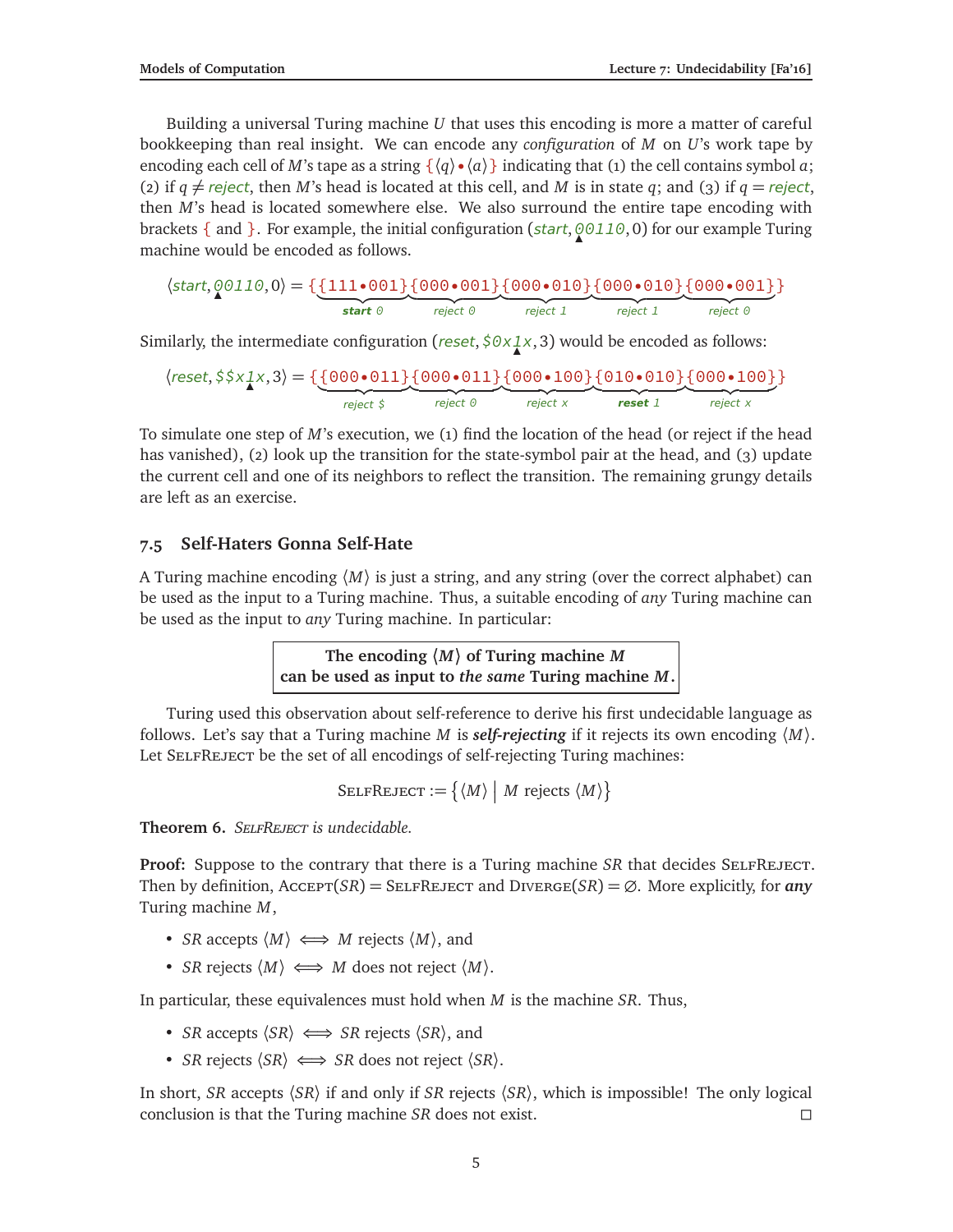#### **7.6 Aside: Uncountable Barbers**

Turing's proof by contradiction is an avatar of the famous *diagonalization argument* that uncountable sets exist, published by Georg Cantor in 1891. Indeed, SELFREJECT is sometimes called "the diagonal language". Recall that a function  $f : A \rightarrow B$  is a *surjection*<sup>1</sup> if  $f(A) = \{f(a) |$  $a \in A$ } = *B*.

**Cantor's Theorem.** Let  $f: X \to 2^X$  be an **arbitrary** function from an **arbitrary** set *X* to its power *set. This function f is not a surjection.*

**Proof:** Fix an arbitrary function  $f : X \to 2^X$ . Call an element  $x \in X$  *happy* if  $x \in f(x)$  and *sad* if *x* ∉ *f* (*x*). Let *Y* be the set of all sad elements of *X*; that is, for *every* element *x* ∈ *X*, we have

$$
x \in Y \iff x \notin f(x).
$$

For the sake of argument, suppose *f* is a surjection. Then (by definition of surjection) there must be an element  $y \in X$  such that  $f(y) = Y$ . Then for *every* element  $x \in X$ , we have

$$
x \in f(y) \iff x \notin f(x).
$$

In particular, the previous equivalence must hold when  $x = y$ :

$$
y \in f(y) \iff y \notin f(y).
$$

We have a contradiction! We conclude that *f* is not a surjection after all.  $\Box$ 

Now let *X* =  $\Sigma^*$ , and define the function *f* : *X*  $\rightarrow$  2<sup>*X*</sup> as follows:

$$
f(w) := \begin{cases} \text{Accept}(M) & \text{if } w = \langle M \rangle \text{ for some Turing machine } M \\ \varnothing & \text{if } w \text{ is not the encoding of a Turing machine} \end{cases}
$$

Cantor's theorem immediately implies that not all languages are acceptable.

Alternatively, let *X* be the set of all Turing machines that halt on all inputs. For any Turing machine *M* ∈ *X*, let *f* (*M*) be the set of all Turing machines *N* ∈ *X* such that *M* accepts the encoding  $\langle N \rangle$ . Then a Turing machine *M* is sad if it rejects its own encoding  $\langle M \rangle$ ; thus, *Y* is essentially the set SELFREJECT. Cantor's argument now immediately implies that no Turing machine decides the language SELFREJECT.

The core of Cantor's diagonalization argument also appears in the "barber paradox" popularized by Bertrand Russell in the 1910s. In a certain small town, every resident has a haircut on Haircut Day. Some residents cut their own hair; others have their hair cut by another resident of the same town. To obtain an official barber's license, a resident must cut the hair of all residents who don't cut their own hair, and no one else. Given these assumptions, we can immediately conclude that there are no licensed barbers. After all, who would cut the barber's hair?

To map Russell's barber paradox back to Cantor's theorem, let *X* be the set of residents, and let  $f(x)$  be the set of residents who have their hair cut by x; then a resident is *sad* if they do not cut their own hair. To prove that SELFREJECT is undecidable, replace "resident" with "a Turing machine that halts on all inputs", and replace "*A* cuts *B*'s hair" with "*A* accepts 〈*B*〉".

<span id="page-5-0"></span> $\mu$ more commonly, flouting all reasonable standards of grammatical English, "an onto function"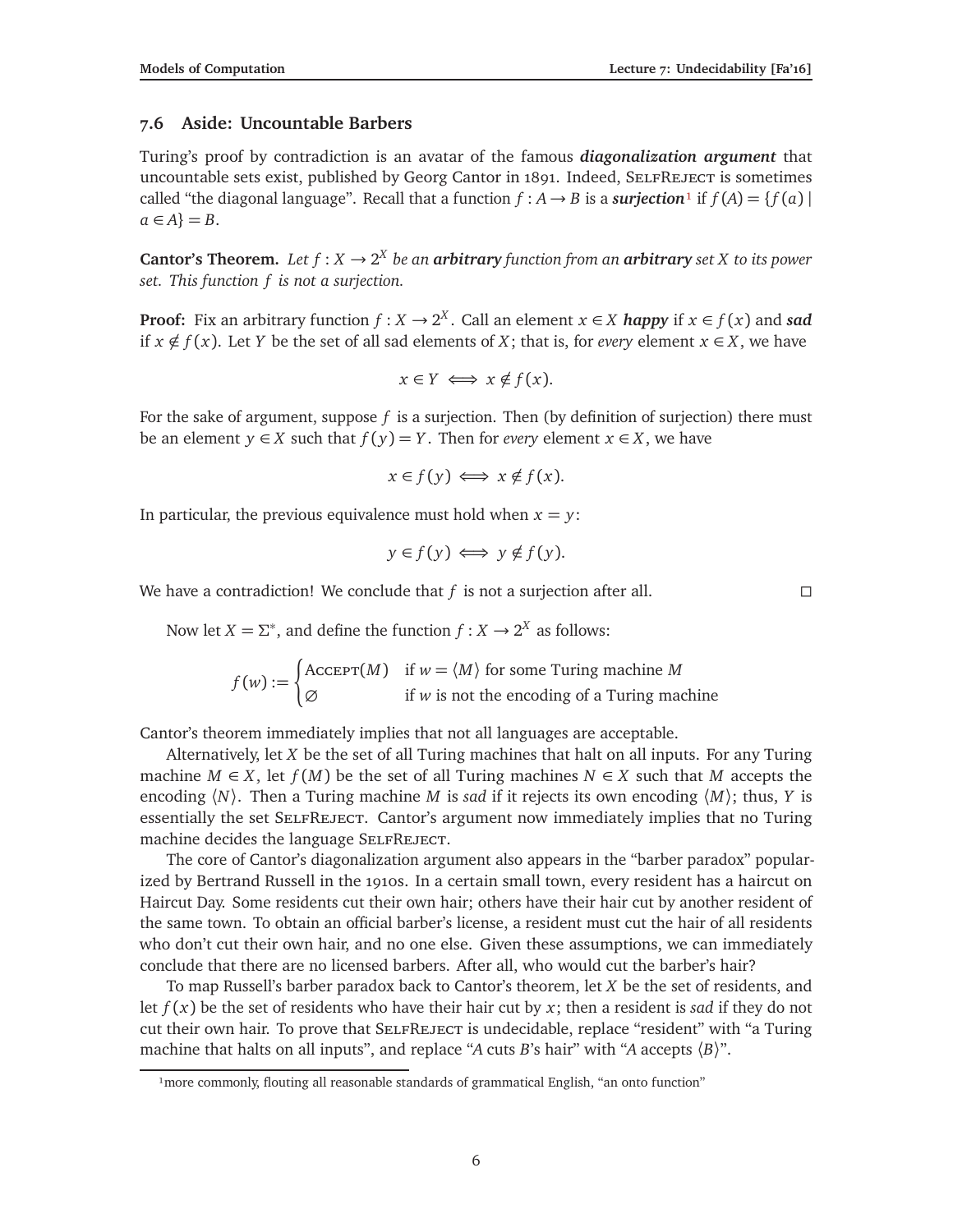# **7.7 Just Don't Know What to Do with Myself**

Similar diagonal arguments imply that three other languages are also undecidable:

$$
SELFACCEPT := \{ \langle M \rangle \mid M \text{ accepts } \langle M \rangle \}
$$

$$
SELFHALT := \{ \langle M \rangle \mid M \text{ halts on } \langle M \rangle \}
$$

$$
SELFDIVERGE := \{ \langle M \rangle \mid M \text{ diverges on } \langle M \rangle \}
$$

The proofs for these three languages are not quite as direct as the proof for SELFREJECT; each fictional deciding machine requires a small modification to create the contradiction.

### **Theorem 7.** *SelfAccept is undecidable.*

**Proof:** For the sake of argument, suppose there is a Turing machine *SA* such that  $\text{AccEPT}(SA)$  = SELFACCEPT and DIVERGE(*M*) =  $\emptyset$ . Let *SA<sup>R</sup>* be the Turing machine obtained from *SA* by swapping its accept and reject states (as in the proof of Lemma 1). Then  $REJECT(SA<sup>R</sup>) =$ SELFACCEPT and DIVERGE( $SA^R$ ) =  $\varnothing$ . It follows that  $SA^R$  rejects  $\langle SA^R \rangle$  if and only if  $SA^R$  accepts  $\langle SA^R \rangle$ , which is impossible.

**Theorem 8.** *SelfHalt is undecidable.*

**Proof:** Suppose to the contrary that there is a Turing machine *SH* such that  $\text{Accept}(SH)$  = SELFHALT and DIVERGE(*SH*) =  $\emptyset$ . Let *SH<sup>X</sup>* be the Turing machine obtained from *SH* by redirecting every transition to accept to a new hanging state hang, and then redirecting every transition to reject to accept. Then  $\text{ACCEPT}(SH^X) = \Sigma^* \setminus \text{SELFHALT}$  and  $\text{REJECT}(SH^X) = \emptyset$ . It follows that  $SH^X$  accepts  $\langle SH^X \rangle$  if and only if  $SH^X$  does not halt on  $\langle SH^X \rangle$ , and we have a contradiction.

**Theorem 9.** *SelfDiverge is unacceptable and therefore undecidable.*

**Proof:** Suppose to the contrary that there is a Turing machine *SD* such that  $ACCEPT(M) =$ SELFDIVERGE. Let  $SD<sup>A</sup>$  be the Turing machine obtained from *M* by redirecting every transition to reject to a new hanging state hang such that  $\delta$ (hang, *a*) = (hang, *a*, +1) for every symbol *a*. Then Accept( $SD^A$ ) = SelfDiverge and Reject( $SD^A$ ) =  $\varnothing$ . It follows that  $SD^A$  accepts  $\langle SD^A \rangle$  if and only if  $SD^A$  does not halt on  $\langle SD^A \rangle$ , which is impossible.

# **7.8 Nevertheless, Acceptable** *?*

Our undecidability argument for SELFDIVERGE actually implies the stronger result that SELFDIverge is unacceptable; we never assumed that the hypothetical accepting machine *SD* halts on all inputs. However, we can use or modify our universal Turing machine *U* to *accept* the other three self-referential languages.

**Theorem 10.** *SelfAccept is acceptable.*

**Proof:** We describe a Turing machine *SA* that accepts the language SelfAccept. Given any string *w* as input, *SA* first verifies that *w* is the encoding of a Turing machine. If *w* is not the encoding of a Turing machine, then *SA* diverges. Otherwise,  $w = \langle M \rangle$  for some Turing machine *M*; in this case, *SA* writes the string  $ww = \langle M \rangle \langle M \rangle$  onto its tape and passes control to the universal Turing machine *U*. *U* then simulates *M* (the machine encoded by the first half of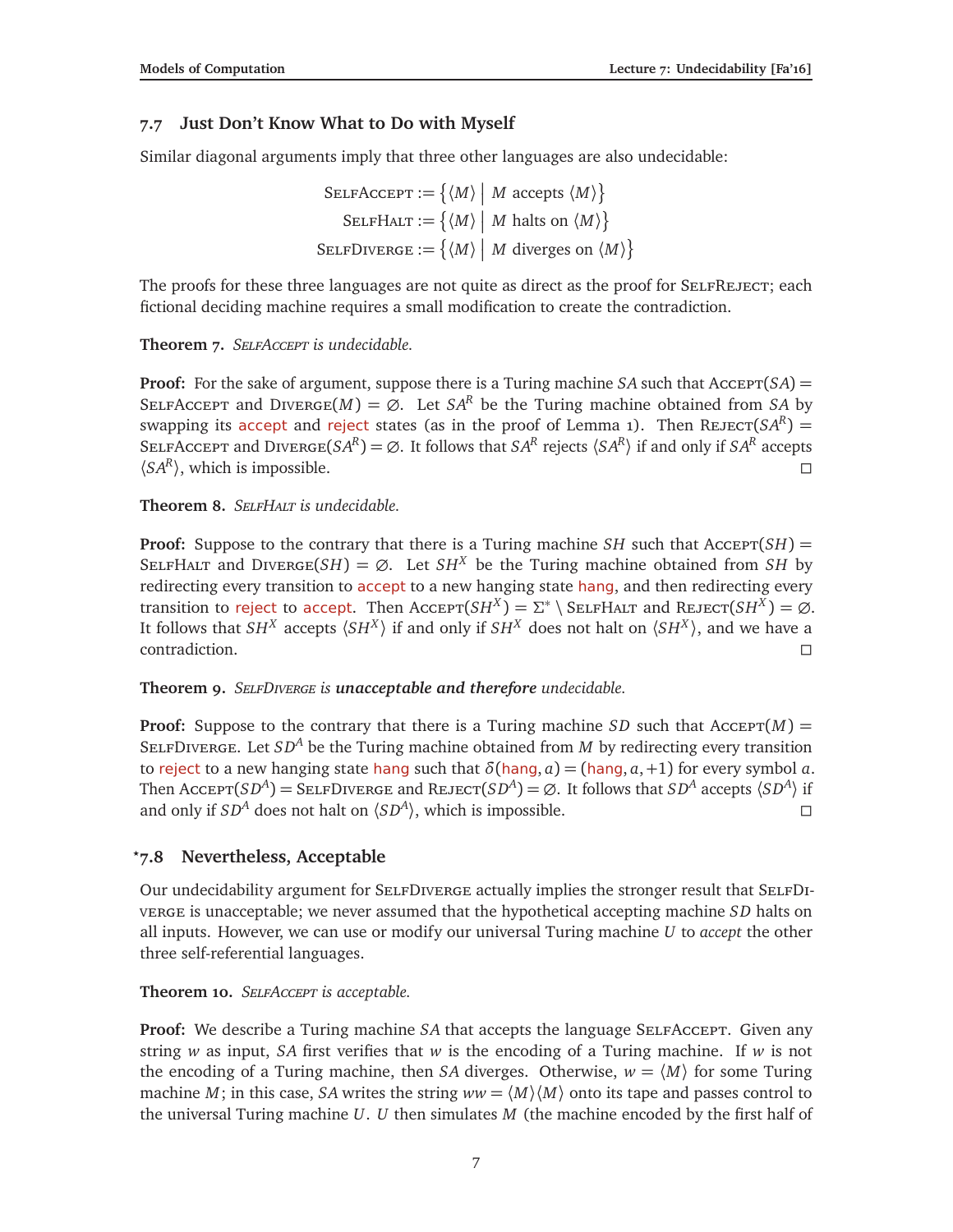its input) on the string  $\langle M \rangle$  (the second half of its input).<sup>2</sup> In particular, *U* accepts  $\langle M, M \rangle$  if and only if *M* accepts  $\langle M \rangle$ . We conclude that *SR* accepts  $\langle M \rangle$  if and only if *M* accepts  $\langle M \rangle$ .

**Theorem 11.** *SelfReject is acceptable.*

**Proof:** Let  $U^R$  be the Turing machine obtained from our universal machine  $U$  by swapping the accept and reject states. We describe a Turing machine *SR* that accepts the language SELFREJECT as follows. *SR* first verifies that its input string *w* is the encoding of a Turing machine and diverges if not. Otherwise, *SR* writes the string  $ww = \langle M, M \rangle$  onto its tape and passes control to the reversed universal Turing machine  $U^R$ . Then  $U^R$  accepts  $\langle M, M \rangle$  if and only if  $M$  rejects  $\langle M \rangle$ . We conclude that *SR* accepts  $\langle M \rangle$  if and only if *M* rejects  $\langle M \rangle$ .

Finally, because SELFHALT is the union of two acceptable languages, SELFHALT is also acceptable.

### **7.9 The Halting Problem via Reduction**

Now consider the following related languages:<sup>3</sup>

$$
Accept: = \{ \langle M, w \rangle \mid M \text{ accepts } w \}
$$
  
\n
$$
REJECT := \{ \langle M, w \rangle \mid M \text{ rejects } w \}
$$
  
\n
$$
HALT := \{ \langle M, w \rangle \mid M \text{ halts on } w \}
$$
  
\n
$$
DIVERGE := \{ \langle M, w \rangle \mid M \text{ diverges on } w \}
$$

Deciding the language HALT is usually called the *halting problem*: Given a program *M* and an input *w* to that program, does the program halt? This problem may seem trivial; why not just run the program and see? More formally, why not just pass the input string  $\langle M, x \rangle$  to our universal Turing machine *U*? That strategy works perfectly if we just want to *accept* Halt, but we actually want to *decide* HALT; if *M* is not going to halt on *w*, we still want an answer in a finite amount of time. Sadly, we can't always get what we want.

**Theorem 12.** *Halt is undecidable.*

**Proof:** Suppose to the contrary that there is a Turing machine *H* that decides HALT. Then we can use *H* to build another Turing machine *SH* that decides the language SELFHALT. Given any string *w*, the machine *SH* first verifies that  $w = \langle M \rangle$  for some Turing machine *M* (rejecting if not), then writes the string  $ww = \langle M, M \rangle$  onto the tape, and finally passes control to *H*. But SelfHalt is undecidable, so no such machine *SH* exists. We conclude that *H* does not exist either.

Nearly identical arguments imply that the languages Accept, Reject, and Diverge are undecidable.

<span id="page-7-0"></span><sup>&</sup>lt;sup>2</sup>To simplify the presentation, I am implicitly assuming here that  $\langle M \rangle = \langle \langle M \rangle \rangle$ . Without this assumption, we need a Turing machine that transforms an arbitrary string  $w \in \Sigma_M^*$  into its encoding  $\langle w \rangle \in \Sigma_U^*$ ; building such a Turing machine is straightforward.

<span id="page-7-1"></span><sup>&</sup>lt;sup>3</sup>Many sources including Sipser and Wikipedia uses the shorter name  $A_{TM}$  instead of Accepr, but uses  $HALT_{TM}$ instead of Halt. I have no idea why Sipser thought four-letter names are okay, but six-letter names are not. The subscript TM is just a reminder that these are languages of *Turing machine* encodings, as opposed to encodings of DFAs or some other machine model.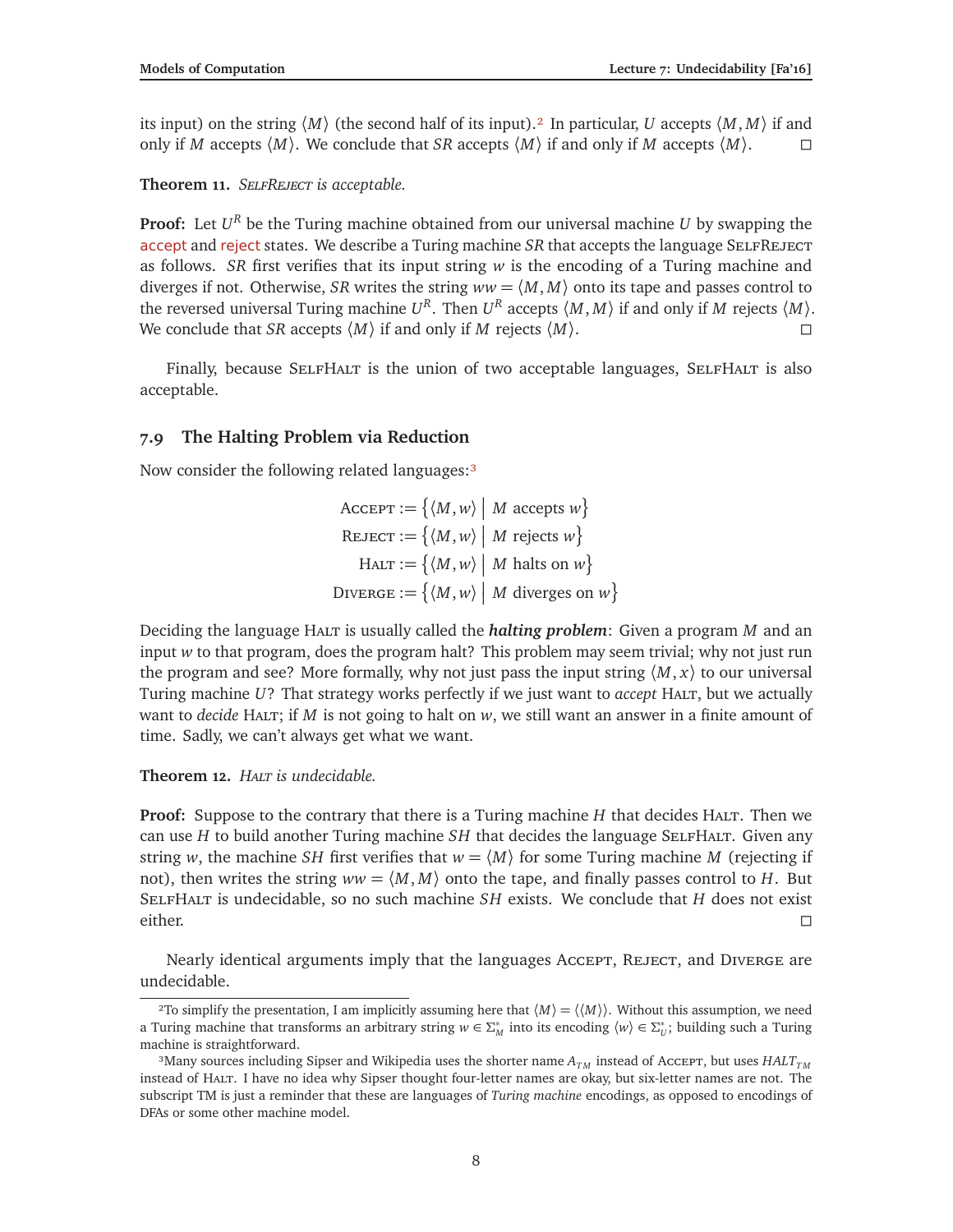Here we have our first example of an undecidability proof by *reduction*. Specifically, we reduced the language SELFHALT to the language HALT. More generally, to reduce one language  $X$  to another language  $Y$  , we assume (for the sake of argument) that there is a program  $P_Y$  that decides *Y*, and we write another program that decides *X*, using  $P_Y$  as a black-box subroutine. If later we discover that *Y* is decidable, we can immediately conclude that *X* is decidable. Equivalently, if we later discover that *X* is undecidable, we can immediately conclude that *Y* is undecidable.

> **To prove that a language** *L* **is undecidable, reduce a known undecidable language to** *L***.**

Perhaps the most confusing aspect of reduction arguments is that the *languages* we want to prove undecidable nearly (but not quite) always involve encodings of Turing machines, while at the same time, the *programs* that we build to prove them undecidable are also Turing machines. Our proof that HALT is undecidable involved three different machines:

- The hypothetical Turing machine *H* that decides HALT.
- The new Turing machine *SH* that decides SELFHALT, using *H* as a subroutine.
- The Turing machine *M* whose encoding is the input to *H*.

It is *incredibly* easy to get confused about which machines are playing each in the proof. Therefore, it is absolutely vital that we give each machine in a reduction proof a unique and mnemonic name, and then *always* refer to each machine *by name*. Never write, say, or even *think* "the Turing machine" or "the state" or "the tape" or "the input" or (gods forbid) "it". You also may find it useful to think of the working *programs* we are trying to construct (*H* and *SH* in this proof) as being written in a different language than the arbitrary *source code* that we want those programs to analyze  $(\langle M \rangle)$  in this proof).

#### **7.10 One Million Years Dungeon!**

As a more complex set of examples, consider the following languages:

```
\text{NeverAccer} \texttt{r} := \big\{ \langle M \rangle \mid \text{Accer} \texttt{r}(M) = \varnothing \big\}\text{NeverREJECT} := \big\{\langle M \rangle \mid \text{REJECT}(M) = \varnothing\big\}\operatorname{NeverHalt}:=\big\{\langle M\rangle\mid \operatorname{Halt}(M)=\varnothing\big\}\operatorname{NeverDiverge} := \big\{\langle M \rangle \mid \operatorname{Diverge}(M) = \varnothing\big\}
```
**Theorem 13.** *NeverAccept is undecidable.*

**Proof:** Suppose to the contrary that there is a Turing machine *NA* that decides NeverAccept. Then by swapping the accept and reject states, we obtain a Turing machine *NA<sup>R</sup>* that decides the complementary language Σ<sup>\*</sup> \ NEVERACCEPT.

To reach a contradiction, we construct a Turing machine *A* that decides Accept as follows. Given the encoding  $\langle M, w \rangle$  of an arbitrary machine *M* and an arbitrary string *w* as input, *A* writes the encoding  $\langle M_w \rangle$  of a new Turing machine  $M_w$  that ignores its input, writes *w* onto the tape, and then passes control to  $M$ . Finally,  $A$  passes the new encoding  $\langle M_w \rangle$  as input to  $NA^R$ . The following cartoon tries to illustrate the overall construction.

Before going any further, it may be helpful to list the various Turing machines that appear in this construction.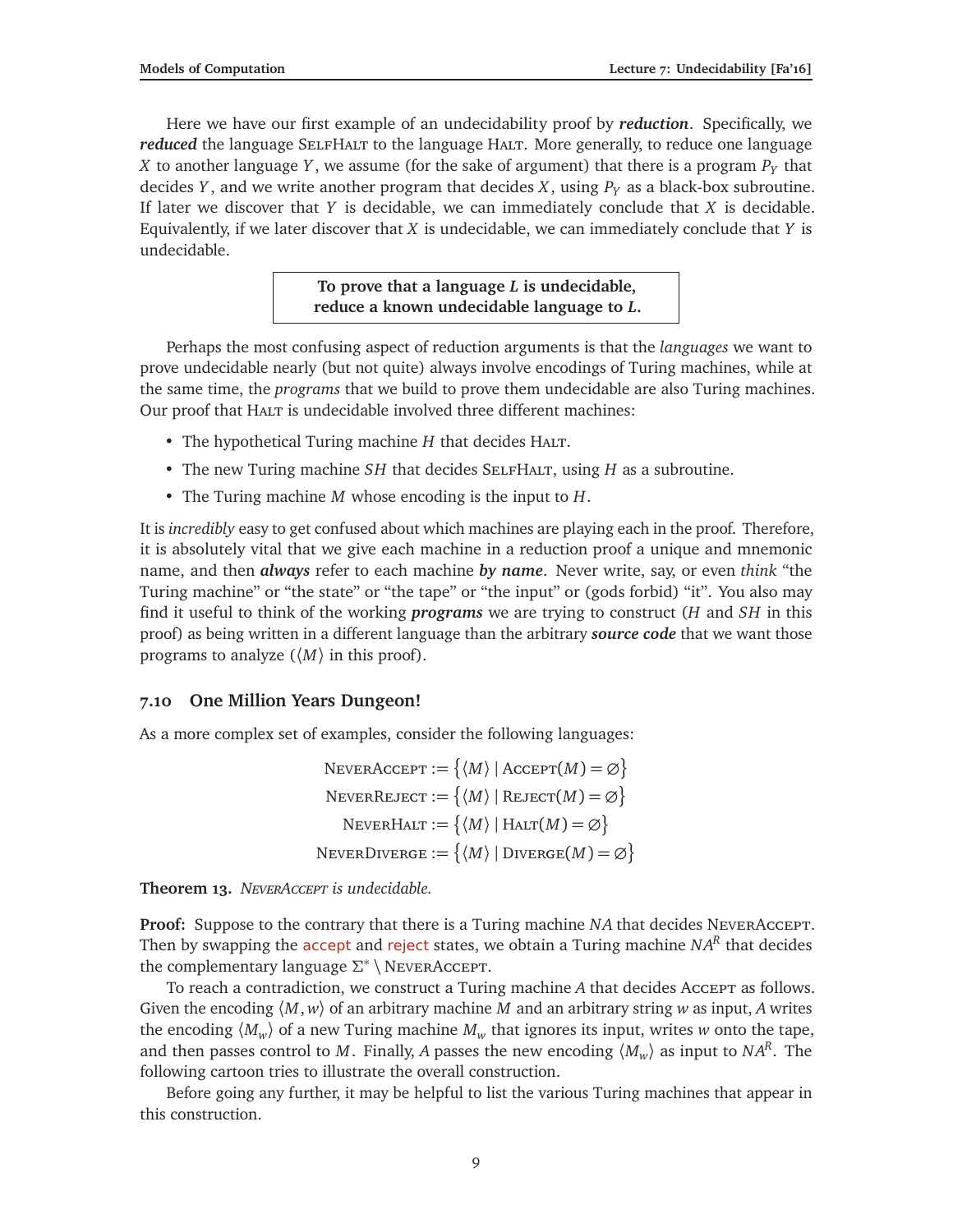

A reduction from from Accept to NeverAccept, which proves NeverAccept undecidable.

- The hypothetical Turing machine *NA* that decides NEVERACCEPT.
- The Turing machine *NA<sup>R</sup>* that decides  $\Sigma^* \setminus \text{NeverAccEPT}$ , which we constructed by modifying *NA*.
- The Turing machine A that we are building, which decides Accepr using  $NA<sup>R</sup>$  as a black-box subroutine.
- The Turing machine *M*, whose encoding is part of the input to *A*.
- The Turing machine  $M_w$  whose encoding A constructs from  $\langle M, w \rangle$  and then passes to  $NA^R$ as input.

Now let *M* be an arbitrary Turing machine and *w* be an arbitrary string, and suppose we run our new Turing machine *A* on the encoding  $\langle M, w \rangle$ . To complete the proof, we need to consider two cases: Either *M* accepts *w* or *M* does not accept *w*.

- First, suppose *M* accepts *w*.
	- **–** Then for all strings *x*, the machine  $M_w$  accepts *x*.
	- $-$  So Accept $(M_w) = \Sigma^*$ , by the definition of Accept $(M_w)$ .
	- **−** So  $\langle M_w \rangle$  ∉ NeverAccept, by definition of NeverAccept.
	- **–** So *NA* rejects 〈*Mw*〉, because *NA* decides NeverAccept.
	- **–** So *NA<sup>R</sup>* accepts 〈*Mw*〉, buy construction of *NA<sup>R</sup>* .
	- **–** We conclude that *A* accepts 〈*M*, *w*〉, by construction of *A*.
- On the other hand, suppose *M* does not accept *w*, either rejecting or diverging instead.
	- **–** Then for all strings  $x$ , the machine  $M_w$  does not accept  $x$ .
	- $-$  So Accept $(M_w) = \emptyset$ , by the definition of Accept $(M_w)$ .
	- $-$  So  $\langle M_w \rangle$  ∈ NeverAccept, by definition of NeverAccept.
	- **–** So *NA* accepts 〈*Mw*〉, because *NA* decides NeverAccept.
	- **–** So *NA<sup>R</sup>* rejects 〈*Mw*〉, buy construction of *NA<sup>R</sup>* .
	- **–** We conclude that *A* rejects 〈*M*, *w*〉, by construction of *A*.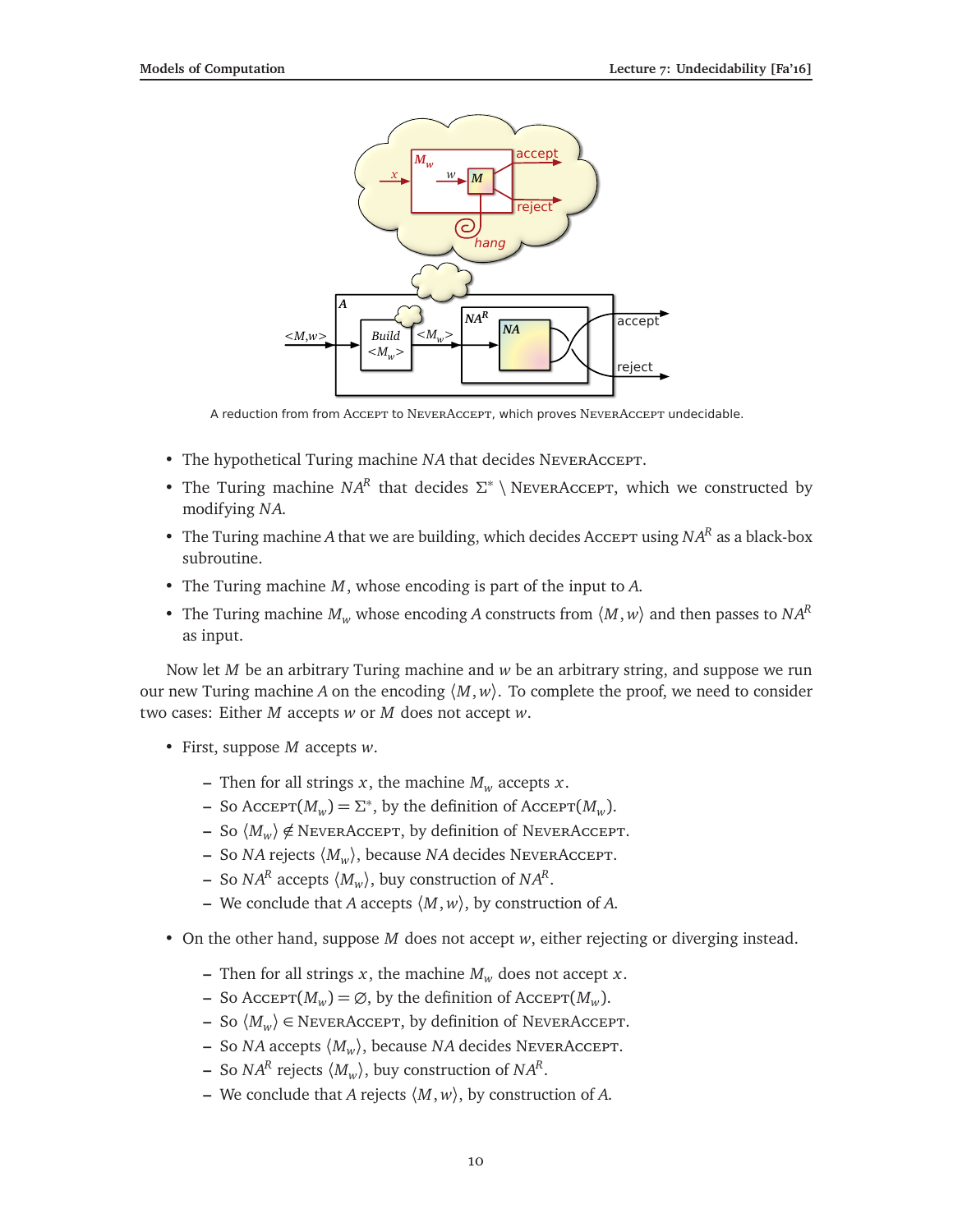In short, *A* decides the language Accept, which is impossible. We conclude that *NA* does not  $\Box$ 

Again, similar arguments imply that the languages NeverReject, NeverHalt, and Never-Diverge are undecidable. In each case, the core of the argument is describing how to transform the incoming machine-and-input encoding  $\langle M, w \rangle$  into the encoding of an appropriate new Turing machine 〈*Mw*〉.

Now that we know that NeverAccept and its relatives are undecidable, we can use them as the basis of further reduction proofs. Here is a typical example:

**Theorem 14.** The language  $D$ *IVERGESAME* :=  $\{(M_1) \ (M_2) \mid D$ *IVERGE* $(M_1) = D$ *IVERGE* $(M_2)$ } is unde*cidable.*

**Proof:** Suppose for the sake of argument that there is a Turing machine *DS* that decides DivergeSame. Then we can build a Turing machine *N D* that decides NeverDiverge as follows. Fix a Turing machine *Y* that accepts *Σ* ∗ (for example, by defining *δ*(start, *a*) = (accept,·,·) for all  $a \in \Gamma$ ). Given an arbitrary Turing machine encoding  $\langle M \rangle$  as input, *ND* writes the string  $\langle M \rangle \langle Y \rangle$  onto the tape and then passes control to *DS*. There are two cases to consider:

- If *DS* accepts  $\langle M \rangle \langle Y \rangle$ , then DIVERGE(*M*) = DIVERGE(*Y*) =  $\emptyset$ , so  $\langle M \rangle \in$  NEVERDIVERGE.
- If *DS* rejects  $\langle M \rangle \langle Y \rangle$ , then DIVERGE(*M*)  $\neq$  DIVERGE(*Y*) =  $\emptyset$ , so  $\langle M \rangle \notin$  NEVERDIVERGE.

In short, *ND* accepts  $\langle M \rangle$  if and only if  $\langle M \rangle \in$  NeverDIVERGE, which is impossible. We conclude that *DS* does not exist.

#### **7.11 Rice's Theorem**

In 1953, Henry Rice proved the following extremely powerful theorem, which essentially states that *every* interesting question about the language accepted by a Turing machine is undecidable.

The following formulation is closer to the proof and may be (slightly) easier to use:

**Rice's Theorem.** For any set  $\mathcal L$  of languages, if  $\emptyset \notin \mathcal L$  and there is a Turing  $m$ achine *M* such that  $AccEPT(M) \in \mathcal{L}$ , then the language  $AccEPTN(\mathcal{L}) := \{ \langle M \rangle \mid$  $ACCEPT(M) \in \mathcal{L}$  is undecidable.

The only downside of this formulation is that when  $\emptyset \in \mathcal{L}$ , we need to consider either the  $\textsf{complementary property } \overline{\mathcal{L}} = 2^{\Sigma^*}\setminus \mathcal{L}$  or the complementary language  $\{\langle M\rangle\mid \text{AccEPT}(M)\notin \mathcal{L}\}.$ 

**Rice's Theorem.** Let  $\mathcal{L}$  be any set of languages that satisfies the following conditions:

- *There is a Turing machine Y such that*  $ACCEPT(Y) \in \mathcal{L}$ *.*
- *There is a Turing machine N such that*  $AccEPT(N) \notin \mathcal{L}$ .

The language  $\text{AccEPTIN}(\mathcal{L}) := \{ \langle M \rangle \mid \text{AccEPT}(M) \in \mathcal{L} \}$  is undecidable.

**Proof:** Without loss of generality, suppose  $\emptyset \notin \mathcal{L}$ . (A symmetric argument establishes the theorem in the opposite case  $\emptyset \in \mathcal{L}$ .) Fix an arbitrary Turing machine *Y* such that  $\text{Accept}(Y) \in \mathcal{L}$ .

Suppose to the contrary that there is a Turing machine  $A_{\mathcal{L}}$  that decides AcceptIn( $\mathcal{L}$ ). To derive a contradiction, we describe a Turing machine *H* that decides the halting language HALT, using  $A_L$  as a black-box subroutine. Given the encoding  $\langle M, w \rangle$  of an arbitrary Turing machine M and an arbitrary string *w* as input, *H* writes the encoding 〈*WTF*〉 of a new Turing machine *WTF* that executes the following algorithm: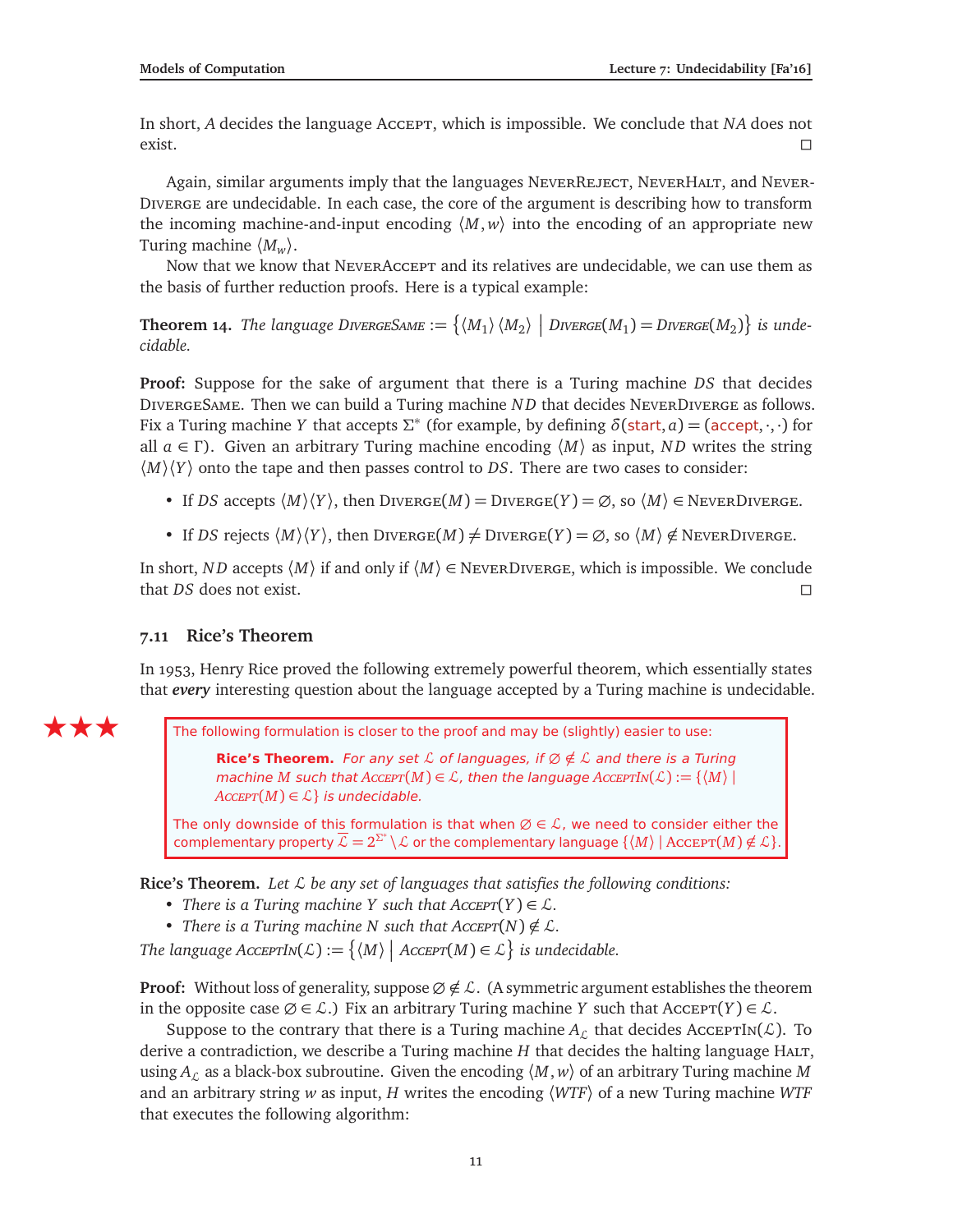*WTF*(*x*): run *M* on input *w* (and discard the result) run *Y* on input *x*

*H* then passes the new encoding  $\langle WTF \rangle$  to  $A_L$ .

Now let *M* be an arbitrary Turing machine and *w* be an arbitrary string, and suppose we run our new Turing machine *H* on the encoding  $\langle M, w \rangle$ . There are two cases to consider.

- Suppose *M* halts on input *w*.
	- **–** Then for all strings *x*, the machine *WTF* accepts *x* if and only if *Y* accepts *x*.
	- $\sim$  So Accept(*WTF*) = Accept(*Y*), by definition of Accept( $\cdot$ ).
	- **–** So Accept(*WTF*) ∈ L, by definition of *Y* .
	- **–** So  $A_L$  accepts  $\langle WTF \rangle$ , because  $A_L$  decides AcceptIn( $\mathcal{L}$ ).
	- **–** So *H* accepts 〈*M*, *w*〉, by definition of *H*.
- Suppose *M* does not halt on input *w*.
	- **–** Then for all strings *x*, the machine *WTF* does not halt on input *x*, and therefore does not accept *x*.
	- $-$  So Accept(*WTF*) =  $\varnothing$ , by definition of Accept(*WTF*).
	- **–** So Acceptr(*WTF*)  $\notin \mathcal{L}$ , by our assumption that  $\emptyset \notin \mathcal{L}$ .
	- **–** So  $A_L$  rejects  $\langle WTF \rangle$ , because  $A_L$  decides AcceptIn( $\mathcal{L}$ ).
	- **–** So *H* rejects 〈*M*, *w*〉, by definition of *H*.

In short, *H* decides the language HALT, which is impossible. We conclude that  $A_{\mathcal{L}}$  does not  $\Box$ 

The set  $\mathcal L$  in the statement of Rice's Theorem is often called a *property* of languages, rather than a *set*, to avoid the inevitable confusion about sets of sets of finite sequences of characters. We can also think of  $\mathcal L$  as a *decision problem* about languages, where the languages are represented by Turing machines that accept or decide them. Rice's theorem states that the *only* properties of languages that are decidable are the trivial properties "Does this Turing machine accept an acceptable language?" (Answer: Yes, by definition.) and "Does this Turing machine accept Discover?" (Answer: No, because Discover is a credit card, not a language.)

Rice's Theorem makes it incredibly easy to prove that language properties are undecidable; we only need to exhibit one acceptable language that has the property and another acceptable language that does not. In fact, *every* proof using Rice's theorem can use at least one of the following Turing machines:

- $M_{\text{AccEPT}}$  accepts every string, by defining  $\delta(\text{start}, a) = \text{accept}$  for every tape symbol *a*.
- $M_{\text{Rexper}}$  rejects every string, by defining  $\delta(\text{start}, a)$  = reject for every tape symbol *a*.
- $M_{\text{DIVERGE}}$  diverges on every string, by defining  $\delta(\text{start}, a) = (\text{start}, a, +1)$  for every tape symbol *a*.

**Corollary 15.** *Each of the following languages is undecidable.*

- *(a)* {〈*M*〉 | *M accepts given an empty initial tape*}
- *(b)* {〈*M*〉 | *M accepts the string* UIUC}
- *(c)* {〈*M*〉 | *M accepts exactly three strings*}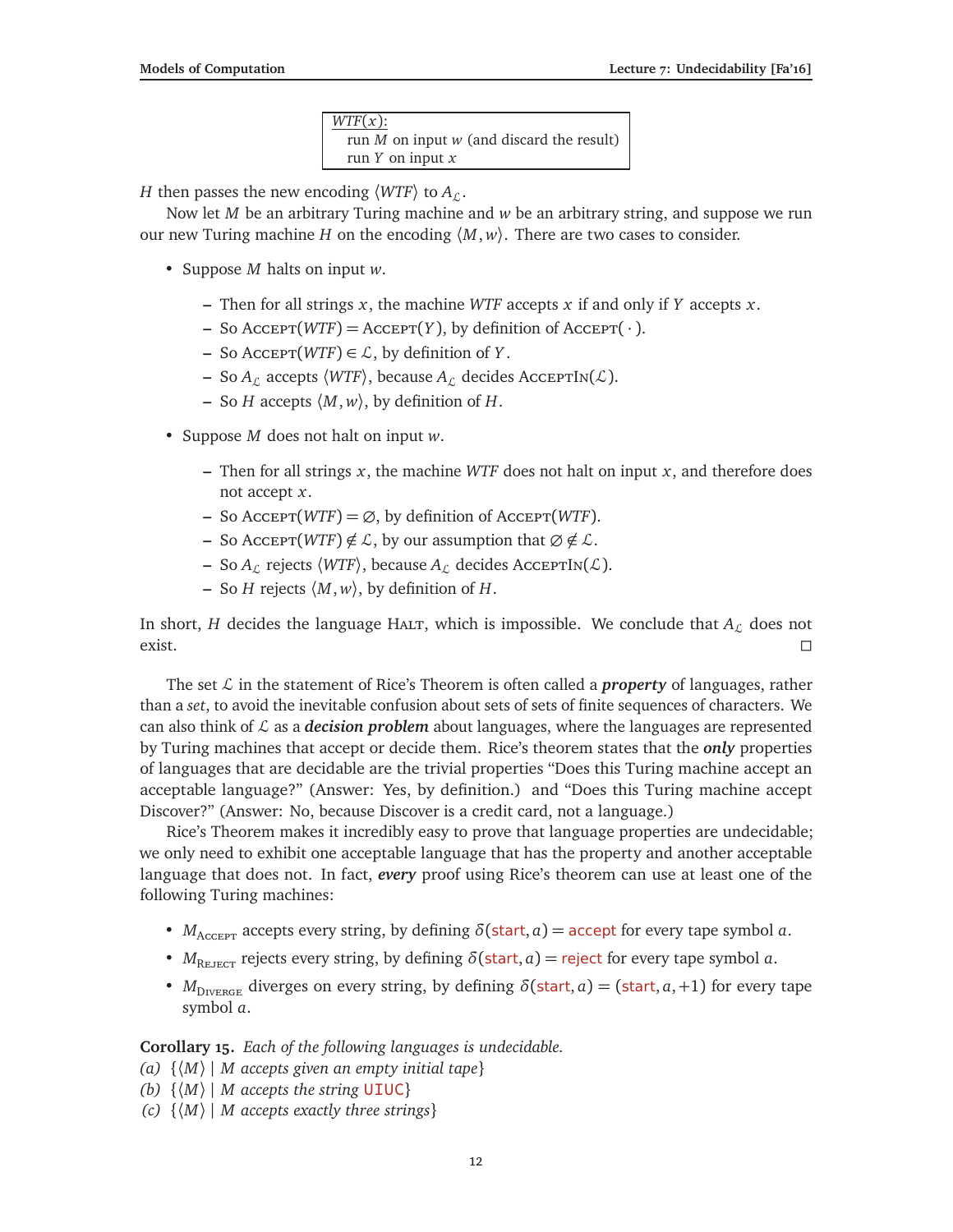- *(d)* {〈*M*〉 | *M accepts all palindromes*}
- $(e)$   $\{\langle M \rangle |$  *Accept*(*M*) *is regular*}
- $(f) \{ \langle M \rangle \mid AccEPT(M) \text{ is not regular} \}$
- $(g) \{ \langle M \rangle \mid AccEPT(M) \text{ is undecidable} \}$
- *(h)*  $\{ \langle M \rangle \mid AccEPT(M) = AccEPT(N) \}$ , for some arbitrary fixed Turing machine N.

**Proof:** In all cases, undecidability follows from Rice's theorem.

- (a) Let L be the set of all languages that contain the empty string. Then AcceptIn( $\mathcal{L}$ ) = { $\langle M \rangle$  | *M* accepts given an empty initial tape}.
	- Given an empty initial tape,  $M_{\text{Accept}}$  accepts, so  $\text{Accept}(M_{\text{Accept}}) \in \mathcal{L}$ .
	- Given an empty initial tape,  $M_{\text{DIVERGE}}$  does not accept, so Accept( $M_{\text{DIVERGE}}$ )  $\notin \mathcal{L}$ .

Therefore, Rice's Theorem implies that  $\text{AccEPTIN}(\mathcal{L})$  is undecidable.

- (b) Let  $\mathcal L$  be the set of all languages that contain the string UIUC.
	- $M_{\text{AccEPT}}$  accepts UIUC, so Accept( $M_{\text{AccEPT}}$ )  $\in \mathcal{L}$ .
	- *M*<sub>DIVERGE</sub> does not accept UIUC, so Accept( $M_{\text{DIVERGE}}$ ) $\notin \mathcal{L}$ .

Therefore, AcceptIn( $\mathcal{L}$ ) = { $\langle M \rangle$  | *M* accepts the string UIUC} is undecidable by Rice's Theorem.

- (c) There is a Turing machine that accepts the language  $\{larry,curly,mod\}$ . On the other hand,  $M_{\text{RERETC}}$  does not accept exactly three strings.
- (d)  $M_{\text{Accept}}$  accepts all palindromes, and  $M_{\text{REJECT}}$  does not accept all palindromes.
- (e)  $M_{REJECT}$  accepts the regular language  $\varnothing$ , and there is a Turing machine  $M_{\Theta^n 1^n}$  that accepts the non-regular language  $\{0^n 1^n \mid n \geq 0\}.$
- (f)  $M_{\text{REJECT}}$  accepts the regular language  $\varnothing$ , and there is a Turing machine  $M_{\theta^n1^n}$  that accepts the non-regular language  $\{0^n 1^n \mid n \geq 0\}$ .<sup>4</sup>
- (g)  $M_{\text{R}}_{\text{R}}$ <sub>REJECT</sub> accepts the decidable language  $\varnothing$ , and there is a Turing machine that *accepts* the undecidable language SELFREJECT.
- (h) The Turing machine *N* accepts Accept(*N*) by definition. For the negative Turing machine *M*<sub>AccEPT</sub> accepts Σ<sup>\*</sup> and the Turing machine *M*<sub>REJECT</sub> accepts ∅, so at least one of those two machines does not accept  $\text{Accept}(\mathbb{N})$ .

We can also use Rice's theorem as a component in more complex undecidability proofs, where the target language consists of more than just a single Turing machine encoding.

**Theorem 16.** The language  $L := \{(M, w) \mid M \text{ accepts } w^k \text{ for every integer } k \ge 0\}$  is undecidable.

**Proof:** Fix an arbitrary string *w*, and let  $\mathcal L$  be the set of all languages that contain  $w^k$  for all  $k$ . Then Accept $(M_{\text{AccEPT}}) = \Sigma^* \in \mathcal{L}$  and Accept $(M_{\text{REJECT}}) = \emptyset \notin \mathcal{L}$ . Thus, *even if the string w is fixed in advance*, no Turing machine can decide *L*.

Nearly identical reduction arguments imply the following variants of Rice's theorem. (The names of these theorems are not standard.)

<span id="page-12-0"></span>⁴Yes, parts (e) and (f) have exactly the same proof.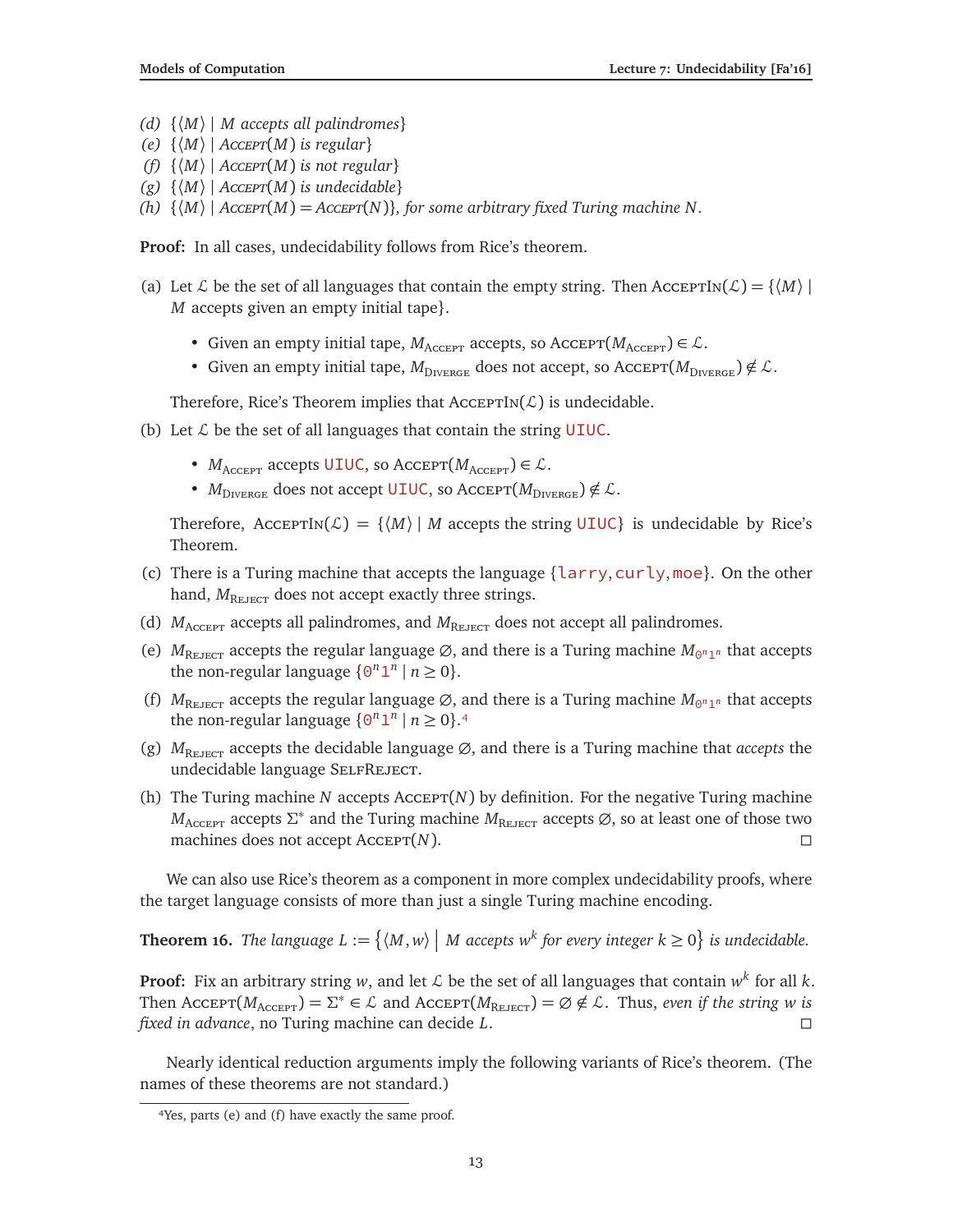**Rice's Rejection Theorem.** Let  $\mathcal{L}$  be any set of languages that satisfies the following conditions:

- *There is a Turing machine Y such that*  $REJECT(Y) \in \mathcal{L}$
- *There is a Turing machine N such that*  $REJECT(N) \notin \mathcal{L}$ *.*

The language  $\text{REJECTIN}(\mathcal{L}) := \{ \langle M \rangle \mid \text{REJECT}(M) \in \mathcal{L} \}$  is undecidable.

**Rice's Halting Theorem.** *Let* L *be any set of languages that satisfies the following conditions:*

- *There is a Turing machine Y such that*  $H_{ALT}(Y) \in \mathcal{L}$
- *There is a Turing machine N such that*  $H_{ALT}(N) \notin \mathcal{L}$ *.*

The language  $H$ ALTIN( $\mathcal{L}$ ) :=  $\{ \langle M \rangle \mid H$ ALT $(M) \in \mathcal{L} \}$  is undecidable.

**Rice's Divergence Theorem.** *Let* L *be any set of languages that satisfies the following conditions:*

- *There is a Turing machine Y such that*  $D \nvert_{\text{TVERGE}}(Y) \in \mathcal{L}$
- *There is a Turing machine N such that*  $D \nvert \text{ } D \text{ } E(N) \notin \mathcal{L}$ .

The language  $D{\rm \scriptscriptstyle I}$ *DivergeIn*( $\mathcal{L}$ ) :=  $\{ \langle M \rangle \mid D{\rm \scriptscriptstyle I}$ *Verge*( $M$ )  $\in$   $\mathcal{L}$ } is undecidable.

**Rice's Decision Theorem.** Let  $\mathcal{L}$  be any set of languages that satisfies the following conditions:

- *• There is a Turing machine Y such that decides an language in* L*.*
- *• There is a Turing machine N such that decides an language not in* L*.*

The language  $D$ ECIDEIN( $\mathcal{L}$ ) :=  $\{ \langle M \rangle \mid M$  **decides** a language in  $\mathcal{L} \}$  is undecidable.

As easy as it is to use Rice's theorem and its variants, they cannot be used for all undecidability proofs; these theorems only apply to properties of *languages*. For example, the language THISISSPARTA :=  $\{ \langle M \rangle \mid M \text{ accepts the string SPARTA after exactly 300 steps} \}$  is decidable, even though there are Turing machines that accept the string SPARTA after exactly 300 steps and there are other Turing machines that do not.

More subtly, Rice's theorem cannot be applied to self-referential languages like REVACCEPT :=  $\{(M) | M \text{ accepts } (M)^R\}$ , because membership depends on details of the encoded machine and not just the language that the encoded machine accepts. To be clear: REVACCEPT *is* undecidable; you just can't use Rice's theorem to prove that fact.

#### *?***7.12 The Rice-McNaughton-Myhill-Shapiro Theorem**

The following subtle generalization of Rice's theorem precisely characterizes which properties of acceptable languages are *acceptable*. This result was partially proved by Henry Rice in 1953, in the same paper that proved Rice's Theorem; Robert McNaughton, John Myhill, and Norman Shapiro completed the proof a few years later, each independently from the other two.<sup>5</sup>

**The Rice-McNaughton-Myhill-Shapiro Theorem.** Let  $\mathcal{L}$  be an arbitrary set of acceptable lan*guages. The language*  $\text{Accept}(L) := \{ \langle M \rangle \mid \text{Accept}(M) \in \mathcal{L} \}$  *is acceptable if and only if*  $\mathcal{L}$ *satisfies the following conditions:*

*(a)*  $\mathcal{L}$  *is monotone: For any language*  $L \in \mathcal{L}$ *, every superset of*  $L$  *is also in*  $\mathcal{L}$ *.* 

*(b)*  $\mathcal L$  *is compact: Every language in*  $\mathcal L$  *has a finite subset that is also in*  $\mathcal L$ *.* 

<span id="page-13-0"></span>⁵McNaughton never published his proof (although he did announce the result); consequently, this theorem is sometimes called "The Rice-Myhill-Shapiro Theorem". Even more confusingly, Myhill published his proof twice, once in a paper with John Shepherdson and again in a later paper with Jacob Dekker. So maybe it should be called the Rice–Dekker-Myhill–(McNaughton–)Myhill-Shepherdson–Shapiro Theorem.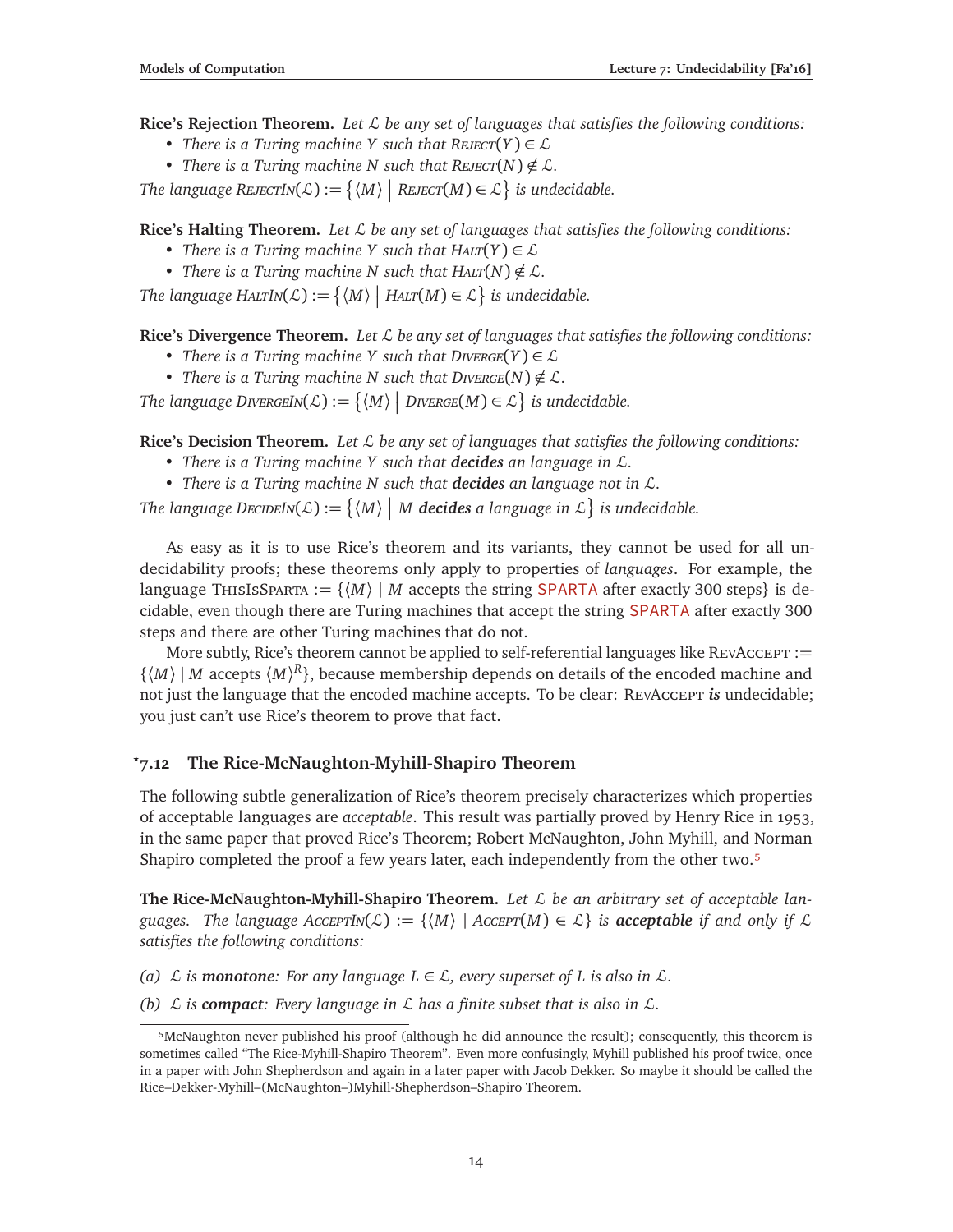*(c)*  $\mathcal{L}$  *is finitely acceptable: The language*  $\{ \langle L \rangle \mid L \in \mathcal{L} \text{ and } L \text{ is finite} \}$  *is acceptable.*<sup>6</sup>

I won't give a complete proof of this theorem (in part because it requires techniques I haven't introduced), but the following lemma is arguably the most interesting component:

**Lemma 17.** Let  $\mathcal{L}$  be a set of acceptable languages. If  $\mathcal{L}$  is not monotone, then  $\text{AccEPTIN}(\mathcal{L})$  is *unacceptable.*

**Proof:** Suppose to the contrary that there is a Turing machine  $AI<sub>L</sub>$  that accepts AcceptIn( $\mathcal{L}$ ). Using this Turing machine as a black box, we describe a Turing machine *SD* that accepts the unacceptable language SelfDiverge. Fix two Turing machines *Y* and *N* such that

```
ACCEPT(Y) \in \mathcal{L},
        ACCEPT(N) \notin \mathcal{L},
and \text{ACCEPT}(Y) \subseteq \text{ACCEPT}(N).
```
Let *w* be the input to *SD*. After verifying that  $w = \langle M \rangle$  for some Turing machine *M* (and rejecting otherwise), *SD* writes the encoding 〈*WTF*〉 or a new Turing machine *WTF* that implements the following algorithm:

| $WTF(x)$ :                                        |
|---------------------------------------------------|
| write $x$ to second tape                          |
| write $\langle M \rangle$ to third tape           |
| in parallel:                                      |
| run Y on the first tape                           |
| run $N$ on the second tape                        |
| run $M$ on the third tape                         |
| if Y accepts $x$                                  |
| accept                                            |
| if N accepts x and M halts on $\langle M \rangle$ |
| accept                                            |

Finally, *SD* passes the new encoding  $\langle WTF \rangle$  to  $AI_{\mathcal{L}}$ . There are two cases to consider:

- If *M* halts on  $\langle M \rangle$ , then Accept(*WTF*) = Accept(*N*)  $\notin \mathcal{L}$ , and therefore  $AI_{\mathcal{L}}$  does not accept 〈*WTF*〉.
- If *M* does not halt on  $\langle M \rangle$ , then Accept(*WTF*) = Accept(*Y*)  $\in \mathcal{L}$ , and therefore  $AI_L$ accepts 〈*WTF*〉.

In short, *SD* accepts SELFDIVERGE, which is impossible. We conclude that *SD* does not exist.  $\Box$ 

**Corollary 18.** *Each of the following languages is unacceptable.*

- $(a) \{ \langle M \rangle \mid AccEPT(M) \text{ is finite} \}$
- *(b)* {〈*M*〉 | *Accept*(*M*) *is infinite*}
- $(c) \{ \langle M \rangle \mid AccEPT(M) \text{ is regular} \}$
- $(d) \{ \langle M \rangle \mid AccEPT(M) \text{ is not regular} \}$
- $(e) \{ \langle M \rangle \mid AccEPT(M) \text{ is decidable} \}$

<span id="page-14-0"></span><sup>&</sup>lt;sup>6</sup>Here the encoding  $\langle L \rangle$  of a finite language  $L \subseteq \Sigma^*$  is exactly the string that you would write down to explicitly describe *L*. Formally,  $\langle L \rangle$  is the unique string over the alphabet  $\Sigma \cup \{\{\bullet,\bullet,\}\}\$  that contains the strings in *L* in lexicographic order, separated by commas • and surrounded by braces  $\{\}$ , with  $\epsilon$  representing the empty string. For example,  $\big\langle \{\varepsilon,0,01,0110,01101001\}\big\rangle = \{\texttt{E}\bullet 0\bullet 01\bullet 0110\bullet 01101001\}.$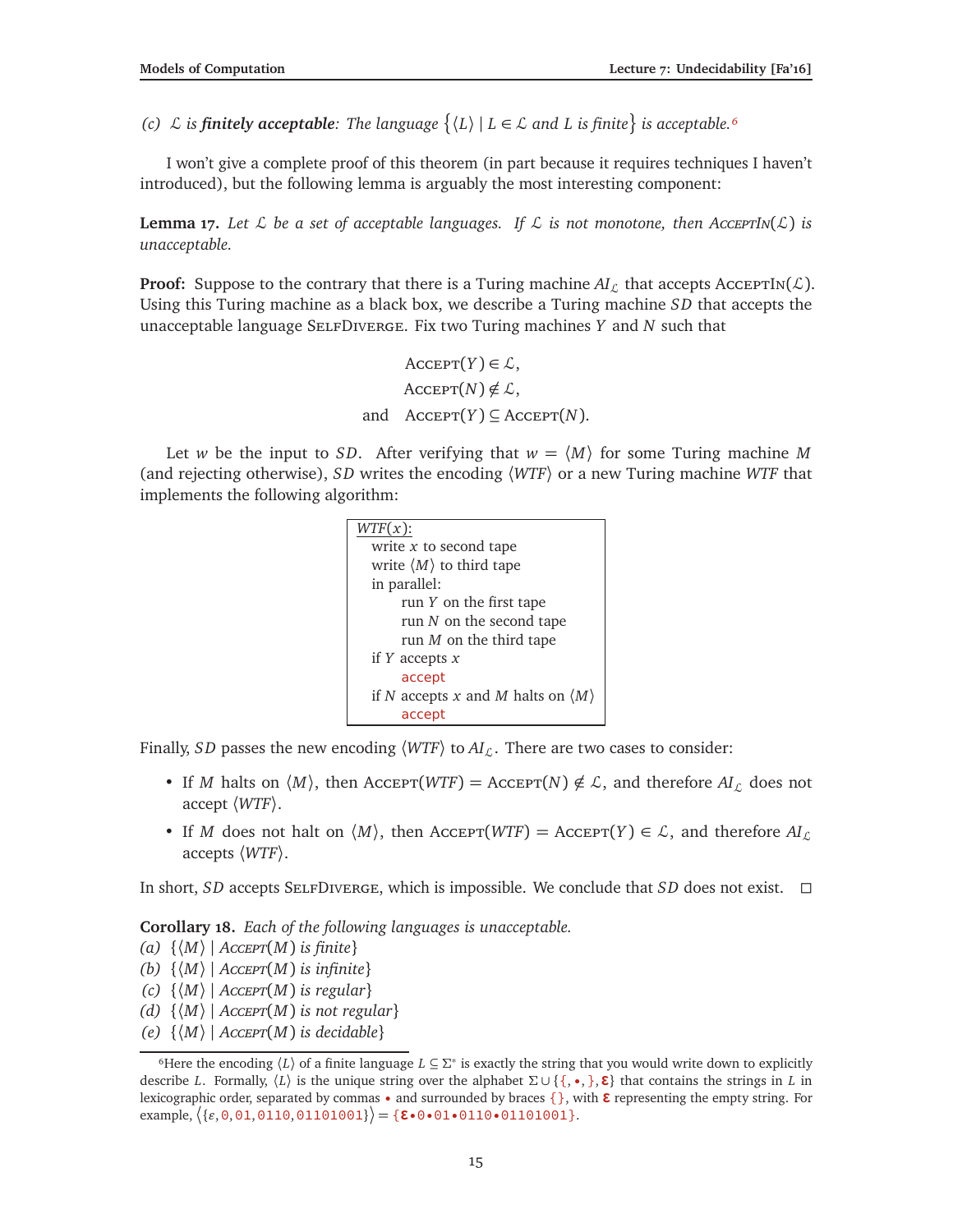- $(f) \{ \langle M \rangle \mid AccEPT(M) \text{ is undecidable} \}$
- *(g)* {〈*M*〉 | *M accepts at least one string in SelfDiverge*}
- *(h)*  $\{ \langle M \rangle \mid AccEPT(M) = AccEPT(N) \}$ , for some arbitrary fixed Turing machine N.
- **Proof:** (a) The set of finite languages is not monotone: ∅ is finite; Σ<sup>\*</sup> is not finite; both ∅ and *Σ*<sup>\*</sup> are acceptable (in fact decidable); and  $Ø ⊂ Σ$ <sup>\*</sup>.
- (b) The set of infinite acceptable languages is not compact: No finite subset of the infinite acceptable language *Σ* ∗ is infinite!
- (c) The set of regular languages is not monotone: Consider the languages  $\emptyset$  and  $\{0^n 1^n \mid n \ge 0\}$ .
- (d) The set of non-regular acceptable languages is not monotone: Consider the languages  $\{ \Theta^n \mathbf{1}^n \mid n \geq 0 \}$  and  $\Sigma^*$ .
- (e) The set of decidable languages is not monotone: Consider the languages  $\varnothing$  and SELFREJECT.
- (f) The set of undecidable acceptable languages is not monotone: Consider the languages SELFREJECT and Σ<sup>\*</sup>.
- (g) The set  $\mathcal{L} = \{L \mid L \cap \text{SELFDIVERGE} \neq \emptyset\}$  is not finitely acceptable. For any string *w*, deciding whether  $\{w\} \in \mathcal{L}$  is equivalent to deciding whether  $w \in$  SELFDIVERGE, which is impossible.
- (h) If  $\text{AccEPT}(N) \neq \sum^*$ , then the set  $\{\text{AccEPT}(N)\}\$ is not monotone. On the other hand, if  $\text{ACCEPT}(N) = \Sigma^*$ , then the set  $\{\text{ACCEPT}(N)\}\$  is not compact: No finite subset of  $\Sigma^*$  is equal to Σ<sup>\*</sup>!

 $\Box$ 

#### **7.13 Turing Machine Behavior: It's Complicated**

Rice's theorems imply that every interesting question about the language that a Turing machine accepts—or more generally, the function that a program computes—is undecidable. A more subtle question is whether we can recognize Turing machines that exhibit certain *internal behavior*. Some behaviors we can recognize; others we can't.

**Theorem 19.** *The language NEVERLEFT* :=  $\{ \langle M, w \rangle \mid Given \text{ } w \text{ } as \text{ } input, \text{ } M \text{ } never \text{ } moves \text{ } left} \}$  is de*cidable.*

**Proof:** Given the encoding  $\langle M, w \rangle$ , we simulate *M* with input *w* using our universal Turing machine *U*, but with the following termination conditions. If *M* ever moves its head to the left, then we reject. If *M* halts without moving its head to the left, then we accept. Finally, if *M* reads more than |*Q*| blanks, where *Q* is the state set of *M*, then we accept. If the first two cases do not apply, *M* only moves to the right; moreover, after reading the entire input string, *M* only reads blanks. Thus, after reading |*Q*| blanks, it must repeat some state, and therefore loop forever without moving to the left. The three cases are exhaustive.  $\Box$ 

**Theorem 20.** *The language LEFTTHREE* :=  $\{M, w\}$  | *Given w* as input, *M eventually moves left three times in a row*} *is undecidable.*

**Proof:** Given  $\langle M \rangle$ , we build a new Turing machine  $M'$  that accepts the same language as *M* and moves left three times in a row if and only if it accepts, as follows. For each non-accepting state *p*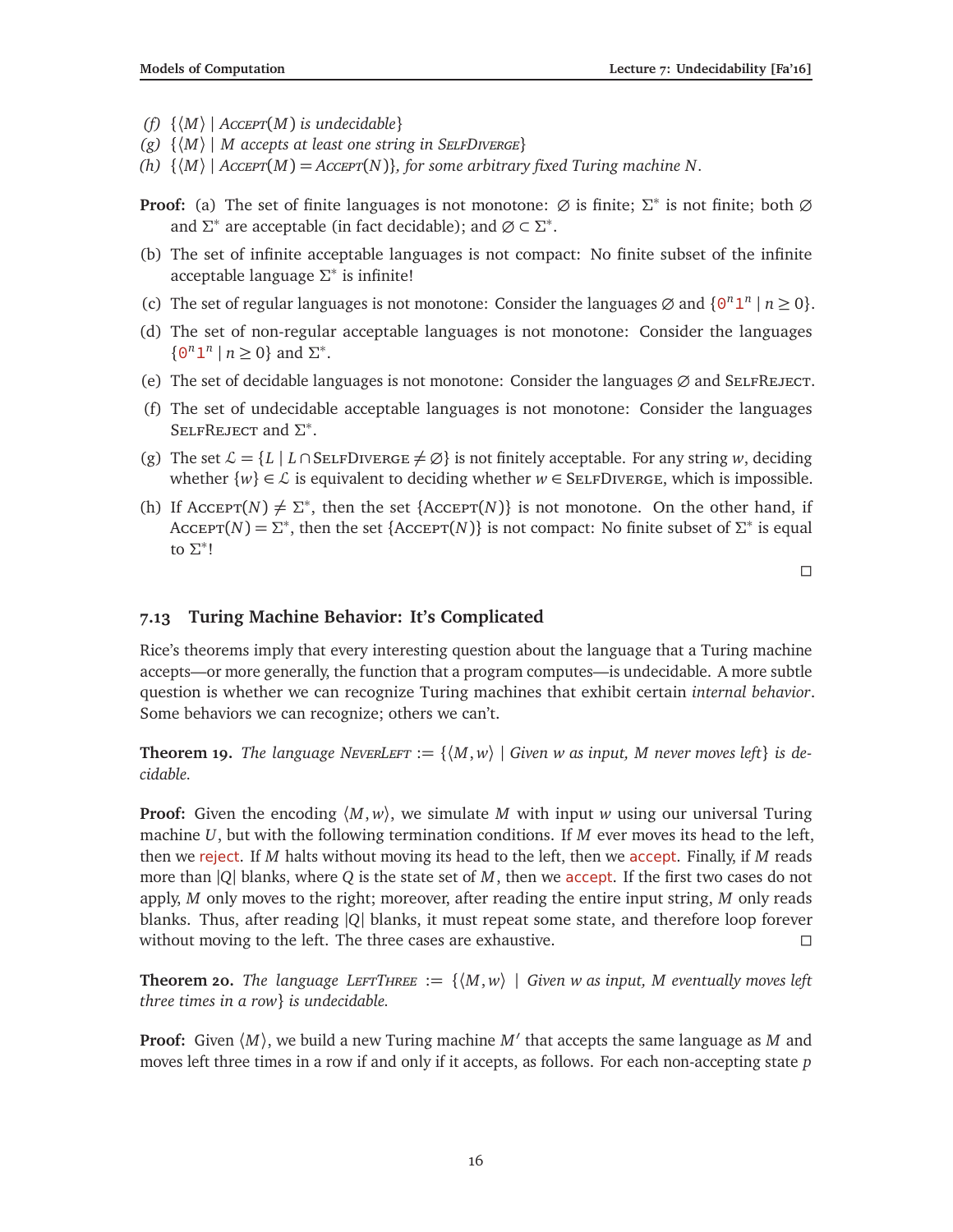of *M*, the new machine *M'* has three states  $p_1, p_2, p_3$ , with the following transitions:

 $\delta'(p_1, a) = (q_2)$ where  $(q, b, \Delta) = \delta(p, a)$  and  $q \neq$  accept  $\delta'(p_2, a) = (p_3, a, +1)$  $\delta'(p_3, a) = (p_1, a, -1)$ 

In other words, after each non-accepting transition,  $M'$  moves once to the right and then once to the left. For each transition to accept,  $M'$  has a sequence of seven transitions: three steps to the right, then three steps to the left, and then finally accept', all without modifying the tape. (The three steps to the right ensure that  $M'$  does not fall off the left end of the tape.)

Finally,  $M'$  moves left three times in a row if and only if *M* accepts *w*. Thus, if we could decide LEFTTHREE, we could also decide Accept, which is impossible.  $\Box$ 

There is no hard and fast rule like Rice's theorem to distinguish decidable behaviors from undecidable behaviors, but I can offer two rules of thumb.

- If it is possible to simulate an arbitrary Turing machine while avoiding the target behavior, then the behavior is not decidable. For example, there is no algorithm to determine whether a given Turing machine reenters its start state, or revisits the left end of the tape, or writes a blank.
- If a Turing machine with the target behavior is limited to a finite number of configurations, or is guaranteed to force an infinite loop after a finite number of transitions, then the behavior is likely to be decidable. For example, there *are* algorithms to determine whether a given Turing machine ever leaves its start state, or reads its entire input string, or writes a non-blank symbol over a blank.

# **Exercises**

- 1. Let *M* be an arbitrary Turing machine.
	- (a) Describe a Turing machine  $M^R$  such that

 $\text{ACCEPT}(M^R) = \text{REJECT}(M)$  and  $\text{REJECT}(M^R) = \text{ACCEPT}(M)$ .

(b) Describe a Turing machine *M<sup>A</sup>* such that

$$
ACCEPT(M^A) = ACCEPT(M) \text{ and } REJECT}(M^A) = \emptyset.
$$

(c) Describe a Turing machine  $M^H$  such that

$$
\text{Accept}(M^H) = \text{HAIT}(M) \quad \text{and} \quad \text{REJECT}(M^H) = \emptyset.
$$

- 2. (a) Prove that Accept is undecidable.
	- (b) Prove that REJECT is undecidable.
	- (c) Prove that Diverge is undecidable.
- 3. (a) Prove that NEVERREJECT is undecidable.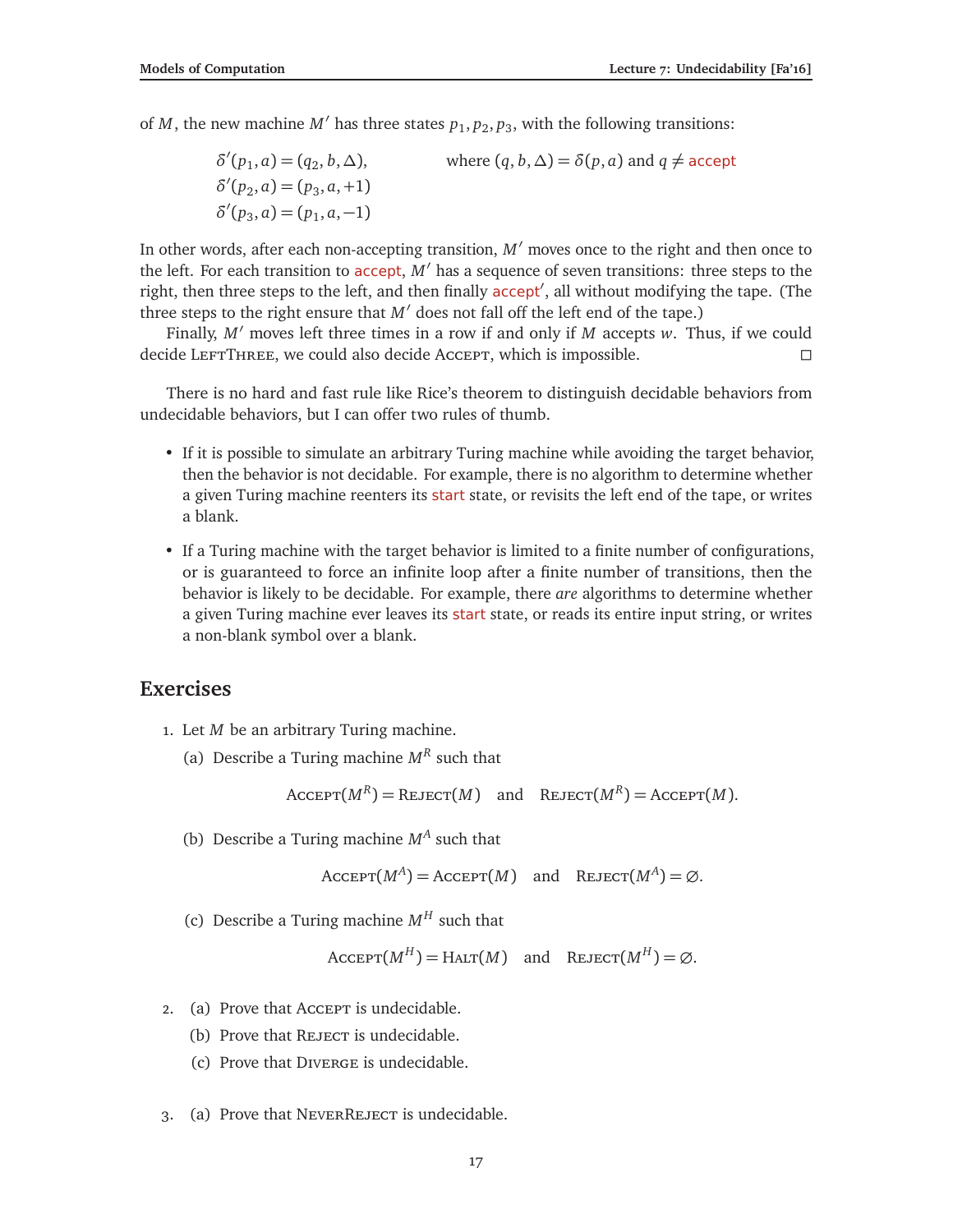- (b) Prove that NEVERHALT is undecidable.
- (c) Prove that NeverDiverge is undecidable.
- 4. Prove that each of the following languages is undecidable.
	- (a) ALWAYSACCEPT :=  $\{ \langle M \rangle \mid \text{Accept}(M) = \Sigma^* \}$
	- (b) ALWAYSREJECT :=  $\{ \langle M \rangle \mid \text{REJECT}(M) = \Sigma^* \}$
	- (c) ALWAYSHALT :=  $\{ \langle M \rangle | \text{HALT}(M) = \Sigma^* \}$
	- (d) ALWAYSDIVERGE :=  $\{ \langle M \rangle \mid \text{DIVERGE}(M) = \Sigma^* \}$
- 5. Let  $\mathcal L$  be a non-empty proper subset of the set of acceptable languages. Prove that the following languages are undecidable:
	- (a) REJECTIN( $\mathcal{L}$ ) := { $\langle M \rangle$  | REJECT( $M$ )  $\in \mathcal{L}$ }
	- (b)  $\text{HALTN}(\mathcal{L}) := \{ \langle M \rangle \mid \text{HALT}(M) \in \mathcal{L} \}$
	- (c) DIVERGEIN $(\mathcal{L}) := \{ \langle M \rangle \mid \text{DIVERGE}(M) \in \mathcal{L} \}$
- 6. For each of the following decision problems, either *sketch* an algorithm or prove that the problem is undecidable. Recall that  $w<sup>R</sup>$  denotes the reversal of string *w*. For each problem, the input is the encoding  $\langle M \rangle$  of a Turing machine *M*.
	- (a) Does *M* reject the empty string?
	- (b) Does *M* accept  $\langle M \rangle^R$ ?
	- (c) Does *M* accept  $\langle M \rangle \langle M \rangle$ ?
	- (d) Does *M* accept  $\langle M \rangle^k$  for any integer *k*?
	- (e) Does *M* accept the encoding of any Turing machine?
	- (f) Is there a Turing machine that accepts 〈*M*〉?
	- (g) Is  $\langle M \rangle$  a palindrome?
	- (h) Does *M* reject any palindrome?
	- (i) Does *M* accept all palindromes?
	- (j) Does *M* diverge only on palindromes?
	- (k) Is there an input string that forces *M* to move left?
	- (l) Is there an input string that forces *M* to move left three times in a row?
	- (m) Does *M* accept the encoding of any Turing machine *N* such that  $ACCEPT(N) =$ SelfDiverge?
- 7. For each of the following decision problems, either *sketch* an algorithm or prove that the problem is undecidable. Recall that  $w<sup>R</sup>$  denotes the reversal of string *w*. For each problem, the input is an encoding  $\langle M, w \rangle$  of a Turing machine *M* and its input string *w*.
	- (a) Does *M* accept the string  $ww^R$ ?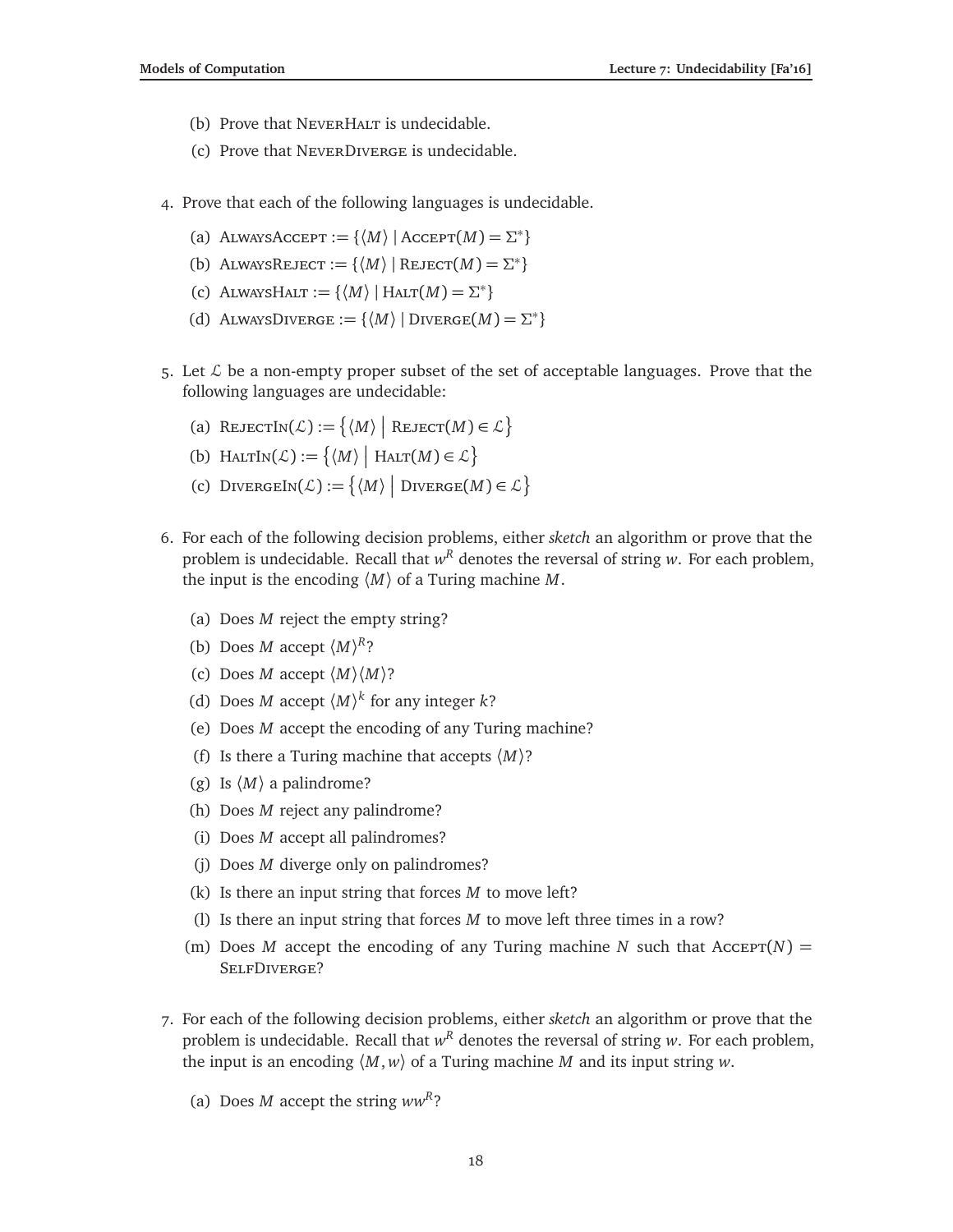- (b) Does *M* accept either *w* or  $w^R$ ?
- (c) Does *M* either accept *w* or reject  $w^R$ ?
- (d) Does *M* accept the string  $w<sup>k</sup>$  for some integer  $k$ ?
- (e) Does *M* accept *w* in at most  $2^{|w|}$  steps?
- (f) If we run *M* on input *w*, does *M* ever change a symbol on its tape?
- (g) If we run *M* on input *w*, does *M* ever move to the right?
- (h) If we run *M* on input *w*, does *M* ever move to the right twice in a row?
- (i) If we run *M* on input *w*, does *M* move its head to the right more than  $2^{|w|}$  times (not necessarily consecutively)?
- (j) If we run *M* with input *w*, does *M* ever change a  $\Box$  on the tape to any other symbol?
- (k) If we run *M* with input *w*, does *M* ever change a  $\Box$  on the tape to 1?
- (l) If we run *M* with input *w*, does *M* ever write a  $\Box$ ?
- (m) If we run *M* with input *w*, does *M* ever leave its start state?
- (n) If we run *M* with input *w*, does *M* ever reenter its start state?
- (o) If we run *M* with input *w*, does *M* ever reenter a state that it previously left? That is, are there states  $p \neq q$  such that *M* moves from state *p* to state *q* and then later moves back to state *p*?
- 8. Let *M* be a Turing machine, let *w* be an arbitrary input string, and let *s* and *t* be positive integers integer. We say that *M* accepts *w in space s* if *M* accepts *w* after accessing at most the first *s* cells on the tape, and *M* accepts *w in time t* if *M* accepts *w* after at most *t* transitions.
	- (a) Prove that the following languages are decidable:
		- i.  $\left\{ \langle M, w \rangle \mid M \text{ accepts } w \text{ in time } |w|^2 \right\}$
		- ii.  $\left\{ \langle M, w \rangle \mid M \text{ accepts } w \text{ in space } |w|^2 \right\}$
	- (b) Prove that the following languages are undecidable:
		- i.  $\left\{ \langle M \rangle \mid M \text{ accepts at least one string } w \text{ in time } |w|^2 \right\}$
		- ii.  $\left\{ \langle M \rangle \mid M \text{ accepts at least one string } w \text{ in space } |w|^2 \right\}$
- 9. Let  $L_0$  be an arbitrary language. For any integer  $i > 0$ , define the language

 $L_i := \{ \langle M \rangle \mid M \text{ decides } L_{i-1} \}.$ 

For which integers  $i > 0$  is  $L_i$  decidable? Obviously the answer depends on the initial language *L*<sup>0</sup> ; give a complete characterization of all possible cases. Prove your answer is correct. *[Hint: This question is a lot easier than it looks!]*

- 10. Argue that each of the following decision problems about programs in your favorite programming language are undecidable.
	- (a) Does this program correctly compute Fibonacci numbers?